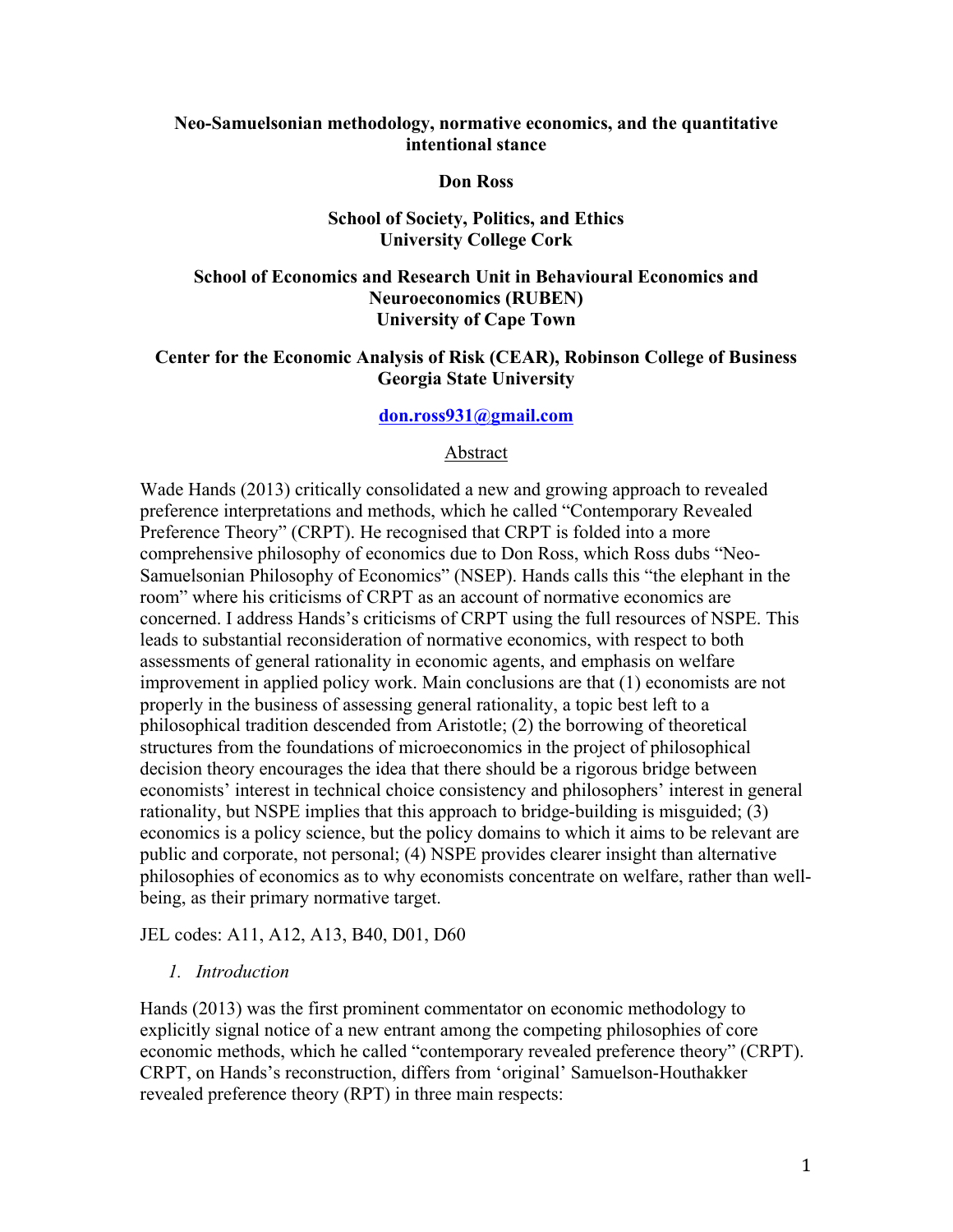- (i) it applies over finite, measured, choice sets, rather than infinite, necessarily hypothetical ones; technically, it implements Afriat's (1967) Generalised Axiom of Revealed Preference (GARP) instead of Samuelson's Weak Axiom of Revealed Preference (WARP) or Houthakker's Strong Axiom of Revealed Preference (SARP);
- (ii) in interpreting utility functions (and preferences) as summaries of observed instances of an agent's choice behaviour, it denies that utility functions (or preferences) causally explain choices or other aspects of behaviour;
- (iii) in allowing that economic agency arises at scales other than that of whole individual people, it extends the reach of RPT to apply to any entities that are behaviourally sensitive to incentives; thus it extends the domain of microeconomic analysis to include nonhuman organisms, coordinated coalitions of organisms, and perhaps internal functional modules within nervous systems.

As Hands makes clear in his careful presentation, CRPT is not a 'paradigm shift' *against* earlier interpretations of RPT, but the product of technological evolution from them. Samuelson interpreted RPT compatibly with (ii). Numerous economists following Afriat's innovation applied (i). Followers of Gary Becker, though often only loosely committed to RPT, set precedents for (iii). What distinguishes CRPT, on Hands's story, is its fusion of  $(i) - (iii)$  so as to attempt to assemble a relatively full-bodied philosophy of economics.

Hands introduces CRPT by reference to three sources: Bernheim and Rangel (2008), Binmore (2009a, 2009b), and Gul and Pesendorfer (2008). Later he adds reference to Ross (2000, 2005, 2008, 2011) as being "the most philosophically sophisticated defense of CRPT" (Hands 2013 pp. 1104-1105). In work published subsequent to Hands's paper, particularly Ross (2014), I rounded off corners and added brushwork to this structure, and also motivated a more descriptive name for it: 'neo-Samuelsonian philosophy of economics' (NSPE). This is the version of CRPT that will be in play in what follows. Consequently, except when quoting or closely paraphrasing Hands, I will drop references to 'CRPT', a label that is bound to become increasingly awkward as the years accumulate upgrades and refinements to the view.

NSPE adds, as Hands notes, two main supporting elements to his characterisation of CRPT.

First, and most importantly, it interprets preferences and beliefs – the propositional attitudes (PAs), as Fodor (1978) nicely called them – in accordance with the now-dominant view in the philosophy of mind known as 'externalism' (Burge 1986; Dennett 1987; McClamrock 1995; Clark 1997; Bogdan 1997, 2000, 2009, 2010, 2013). Externalism comes in weak and strong forms. In the weak form due to Putnam (1975) and now endorsed by almost all philosophers, it recognises that truth conditions on beliefs depend on semantic facts of which the bearers of the beliefs in question might not be aware. As expounded in Ross (2005), what is relevant to NSPE is the more general cognitive externalism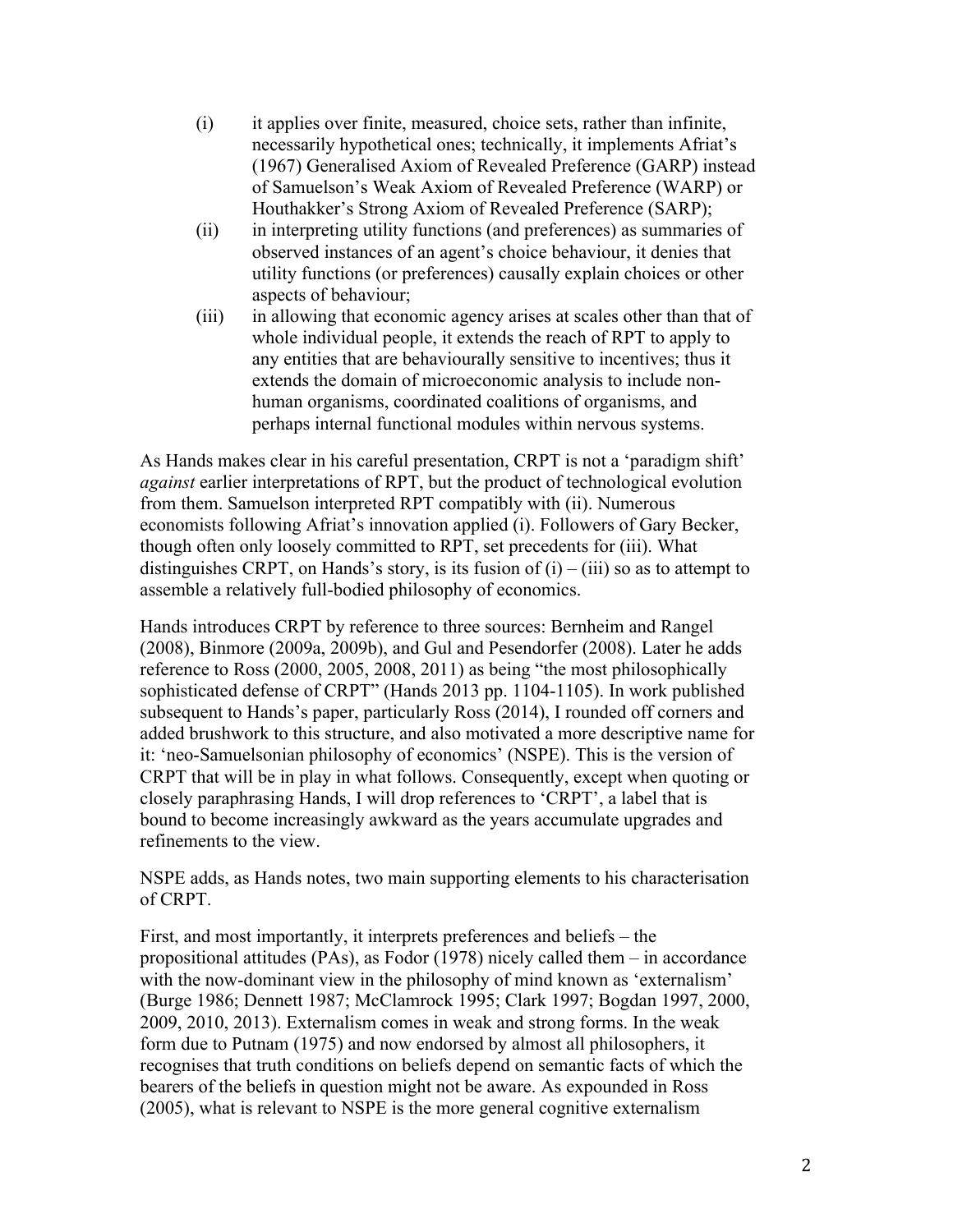according to which PAs do not designate theoretically constructed internal representational structures in brains, but descriptions of observed and forecast patterns in intentional behaviour, including verbal behaviour. People understand and predict one another's behaviour by adopting what Dennett (1987) calls *the intentional stance* toward one another: ascribing mutually coherent sets of beliefs and preferences that make sense of behaviour as aiming at goals that are conditional on perceptions about how the world is.

Intentional-stance taking is a skill that children are required to learn to participate in human society. This includes learning to take the intentional stance toward their *own* behaviour. This self-referential construction of networks of PAs creates distinctive individual personhood that allows for recruitment into shared projects with others. The view that PAs are constructed in shared ascription rather than discovered as expressions of representations in individual brains is sometimes mistakenly thought to assign PAs the status of mythical objects. However, as Dennett has stressed, being 'virtual' objects of social negotiation is a way of being real, not a way of being fictional. Money is similarly virtual, but its reality is selfevidently robust. Dennett (1991a) proposed a general account, using resources from computational and information theory, for distinguishing 'real patterns', including virtual ones, from descriptions of patterns that are used merely for convenient shorthand. Ross (2000) and Ladyman and Ross (2007) repaired some technical deficiencies in Dennett's account, and LR's has become the standard theory of real patterns cited for applications and criticism in the philosophy of science.

As Ross (2014) explains, this view of PAs amounts to bringing cognitive science into alignment with Afriat-style RPT, the opposite direction of reconciliation to that favoured by behavioural economists in the broad camp of Thaler (1992) and Camerer et al (2005). It also makes Hands's feature (iii) of CRPT natural: it follows from externalism that an agent need not have a nervous system to have (real) beliefs and preferences, so institutions can be fully-fledged, and not merely metaphorical, economic agents.

Second, NSPE takes a relaxed attitude to conformity of revealed preferences with axioms of either GARP or expected utility theory (EUT). If RPT is to be applied to actual rather than normatively idealised PAs, it must allow for the fact that the latter are *noisy* patterns (Dennett 1991a). Axioms provide crucial baseline specifications to be adjusted in the face of empirical choice data, but the target form of economic theory is structural and statistical; see Bourgeois-Gironde (2020) for examples of such instrumental use of axioms, and Wilcox (2008, 2021) for deeper challenges to consistent application that call for conceptual refinements. For example, as Wilcox argues, relative risk aversion must be understood as relative probabilistic risk aversion, which is crucially *not* equivalent to deterministic risk aversion with error. The sources of noise in pattern identification and specification, given externalism about PAs, arise partly from stochastic psychological mechanisms, but may equally be generated by fluctuating social dynamics, to which the very meanings of PAs are sensitive. PAs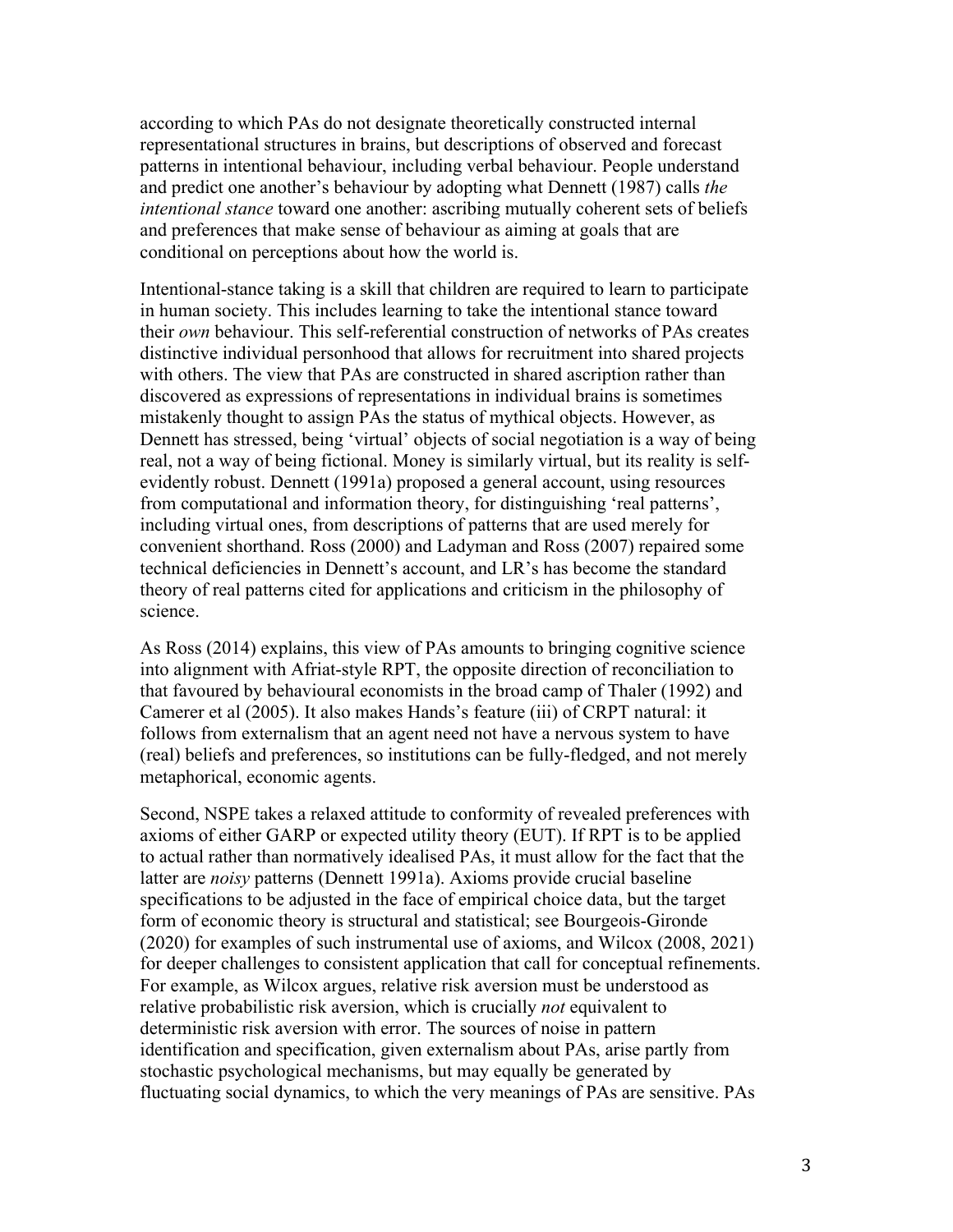are not, in general, *inferred from* observed behaviour through processes cognitive scientists call 'mindreading' (Nichols and Stich 2003). Zawidzki (2013) reviews evidence against the hypothesis that such inferences are frequently actual or indeed even typically possible in real-time social interactions.<sup>1</sup> Rather, Zawidzki argues, as fundamentally social constructs PAs successfully describe statistical tendencies in behaviour because they are instruments by which behaviour is *regulated* through processes of *mindshaping.* Ross and Stirling (2021) provide a formal characterisation of mindshaping in game-theoretic terms, which Ross et al (2021) extend to contexts involving risk.

Adjusting the focus from CRPT as Hands frames it to the more comprehensive NSPE implies removal of Gul and Pesendorfer (2008) (GP) from the corpus of representative literature. Their blunt denial that any results from psychology can be relevant to any economic model specification is implausible dogmatism on its surface, and inconsistent with their own methodological examples (e.g. Gul and Pesendorfer 2001), which incorporate the assumption that people have well defined *private* preferences over succumbing to short-term temptations. Since this assumption is a folk theoretical myth according to some externalist cognitive scientists, it is not innocent of psychology as per GP's official methodology. A similar objection applies to recent work of Bernheim (2016), which relies on the assumption that "true" preference content can in principle be identified with outputs of (deliberative or latent) internal mental processes. In the economics literature, Infante et al (2016) and Sugden (2018) have emphasised the absence of support from cognitive science for this assumption. Therefore, in what follows, my core reference texts for methodological views consistent with NSPE will be Smith (2008), Binmore (2009a), and Ross (2014). NSPE as promoted in Binmore (2009a) and Ross (2014) explicitly incorporates preferred strategies for econometric estimations of structural utility functions. These strategies are illustrated, and accompanied by methodological reflections, in Andersen et al (2008), Harrison and Rutström (2008), Harrison and Ng (2016), and Harrison and Ross (2018).

Hands argues that CRPT avoids generic challenges raised against earlier versions of RPT. He considers Hausman's (1992, 2000, 2008, 2012) and Sen's (1973 and elsewhere) linked family of arguments to the effect that preferences cannot explain behaviour independently of beliefs. These arguments begin with analysis of folk-psychological explanation, and then rely on the assumption that economic consumer theory is a formalisation or regimentation of folk psychology. CRPT/NSPE is untroubled by this kind of objection, because it disavows

<sup>&</sup>lt;sup>1</sup> Chater (2018) argues that *all* outputs of mindreading efforts are errors, because the view that there is anything to be read is false: all that is internal, he argues, are brain states, and these have no stable interpretations in terms of propositional content. This is consistent with Dennett's (1991b) account of consciousness, though not, I would argue, with Dennett's account of PAs. Chater, in my view, exaggerates the empirical instability of PAs because he focuses on psychological experiments that isolate subjects from social scaffolds, the primary force for their stabilisation.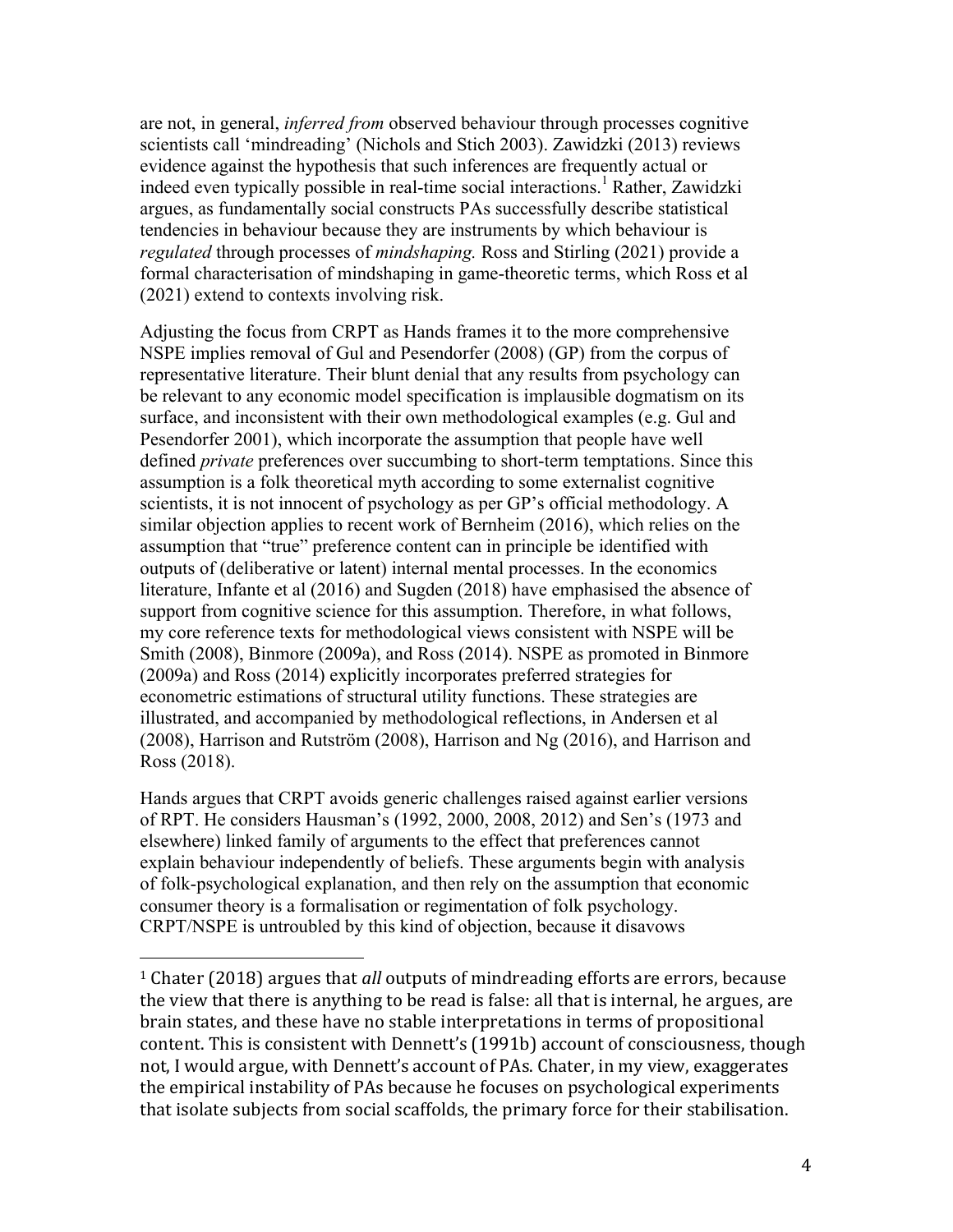straightforward interpretation of economic theory in terms of folk psychology. Although externalism about PAs does not eliminate preferences or beliefs from scientific ontology, in denying that these denote internal states or processes it breaks with the aspect of folk psychology on which Hausman's arguments rely. Hausman (1995) contends that unless preferences are understood as causes of choice, economists are forced to fall back on instrumentalist philosophy of their science. NSPE directly answers this objection: the core original motivation of Dennett's Real Patterns ontology that NSPE refines and incorporates is to explain how PAs can be actual, virtual, elements of the cognitive-behavioural nexus without being taken to be internal states or processes.

Hands goes on to argue, however, that the strategy by which CRPT escapes allegations of incapacity to explain behaviour succeeds by surrendering its power to normatively favour some choices over others. Both Hausman's and Sen's criticisms anticipated this problem, Hands says. He discusses two senses in which economists often proffer normative guidance: on which items in a set of policy options would make agents better off, and on which patterns of choice allow agents to be deemed practically rational. Though Hands's discussion involves various strands and sub-arguments, it can be boiled down without too much loss of accuracy as follows. Both welfare and rationality assessments as economists typically perform them inherit their plausibility from the folk-psychological assumption that agents should do what they believe is most likely to best satisfy their preferences (given constraints). Thus in breaking with folk-psychological foundations, CRPT/NSPE abandons the source of normative force, in general, in economic analysis. This implies a reductio against CRPT/NSPE because economists are committed to doing policy science.

In what follows I will argue that Hands's critique reveals an important and very broad fact about the normative reach of economics: that ambitions are often attributed to it that it cannot and should not aspire to achieve. Welfare is not equivalent to human well-being, and even if economists can often successfully identify welfare consequences of policies (as, I will argue, they can and do), agents should only follow their advice *to the extent that* welfare is what the agents in question care about. Fortunately for the relevance of economists' interest in policy, a dominant institutional practice in modern societies is for people to be explicitly hired by principals to implement welfare improvements for agents. As for rationality *in general*, I will argue that this is not an idea with which economists should professionally concern themselves at all. I will grant a sense in which philosophers can usefully worry about rationality in general, but the sense in question does not incorporate rational *choice* as axiomatised in the powerful tradition of Bernoulli, van Neumann, Morgenstern, and Savage.

I referred above to ambitions "attributed to" economics. Disciplines, of course, only 'have ambitions' metaphorically. Econom*ists* have ambitions literally, which vary from economist to economist. Toward the end of the essay I will suggest – though leaving the work of demonstration to future occasions – that economists' ambitions with respect to normative authority have tended systematically to be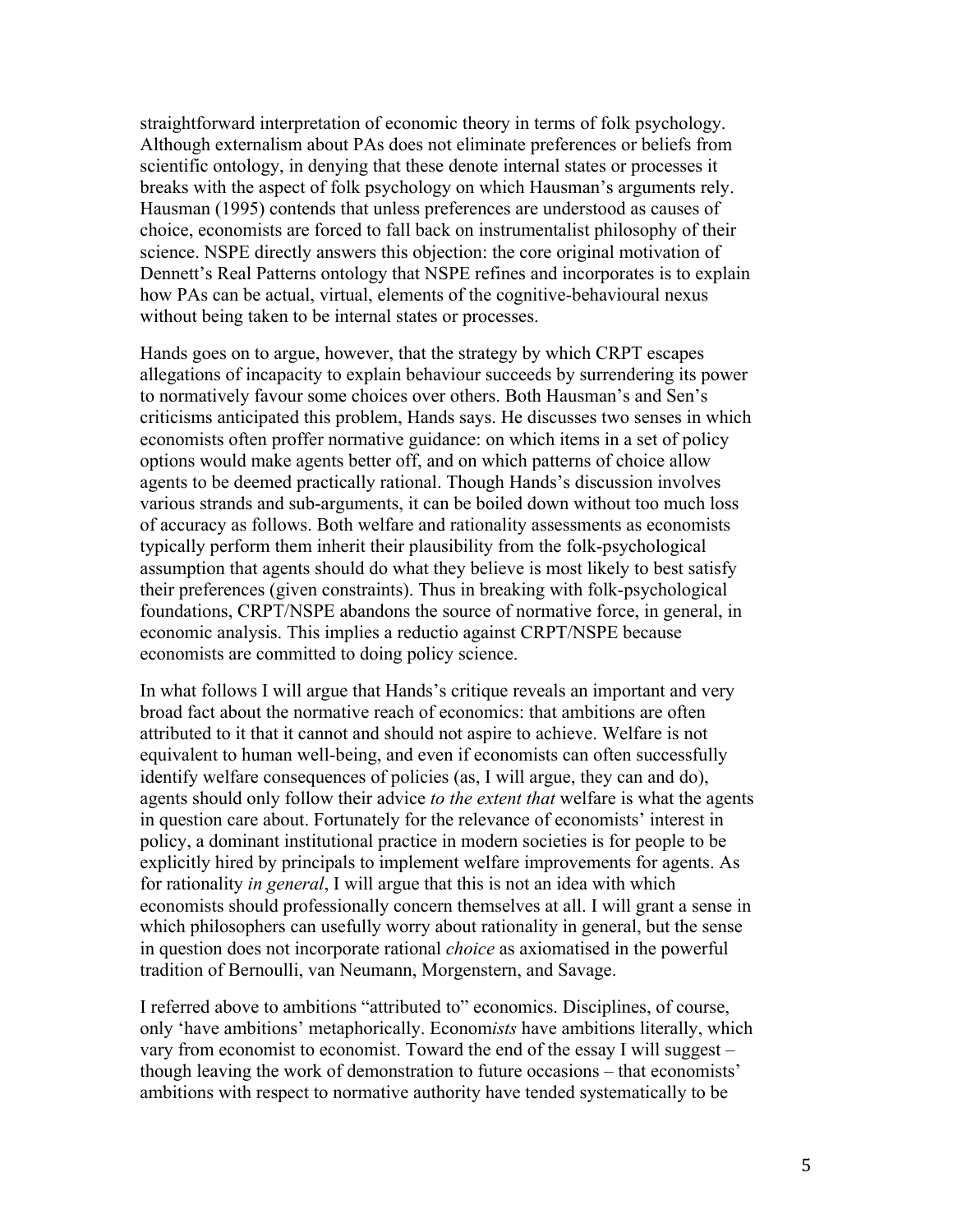inflated by philosophers' and other critics' interpretations, thus creating balloons ripe for popping. It is precisely one of the attractions of NSPE that it can help economists spot and resist such inflationary pressure.

Hands musters an additional criticism of CRPT/NSPE, questioning its claim to generality as a philosophy of economics. In particular, he raises doubt that a methodology for consumer choice theory should reasonably be extended across other areas of economics. In pressing this criticism, I will argue, Hands fails to fully appreciate the force of his own other arguments. These generated the conclusion that microeconomic choice theory has been taken to commit overreach. The over-reach in question is not with respect to modeling choice itself, wherever it is found; rather, it is in extension to some *personal* policy domains, which typically implicate considerations from beyond economists' zone of focus. But *all* of microeconomics concerns choice: incentivised choice is indeed its defining subject matter. The basis for generalising NSPE across all of microeconomics emerges most clearly precisely when sweeping normative aspirations are tempered.

The paper is structured as follows. In Section 2 I argue that economists should not interpret their models of choice as aspects of the philosophical project of conceptualising general rationality. The conclusions of this discussion feed into Section 3, which addresses the limits and value of welfare analysis given NSPE. The brief Section 4 concerns the scope of NSPE in response to Hands's criticism on that front. Section 5 concludes.

*2. Rationality in general*

I will defend the following claims:

- (i) Rationality, as an everyday normative designation, has multiple potential interpretations that are disambiguated for specific application by contexts.
- (ii) The idea of rationality, and irrationality, as *general* potential characteristics of people, because it implies transcendence of contexts, is not coherent except within a carefully developed, venerable, and valuable philosophical tradition that resists presentation in other than discursive and narrative form.
- (iii) What economists model as rationality is a specific, very useful, technical idea that conforms only to occasional applications of the everyday notion, and has no very direct relationship to the general rationality of the philosophers.
- (iv) Normative philosophical decision theory is a confused enterprise that systematically confuses (ii) and (iii) above.

Culturally, 'rationality' is as thick and complex a concept as 'beauty' and 'moral goodness'. As with these other thick concepts, its normal use depends on clarity of contexts. If I can show that you believe that some proposition is true only because you wish it were true, then I can call you irrational with respect to that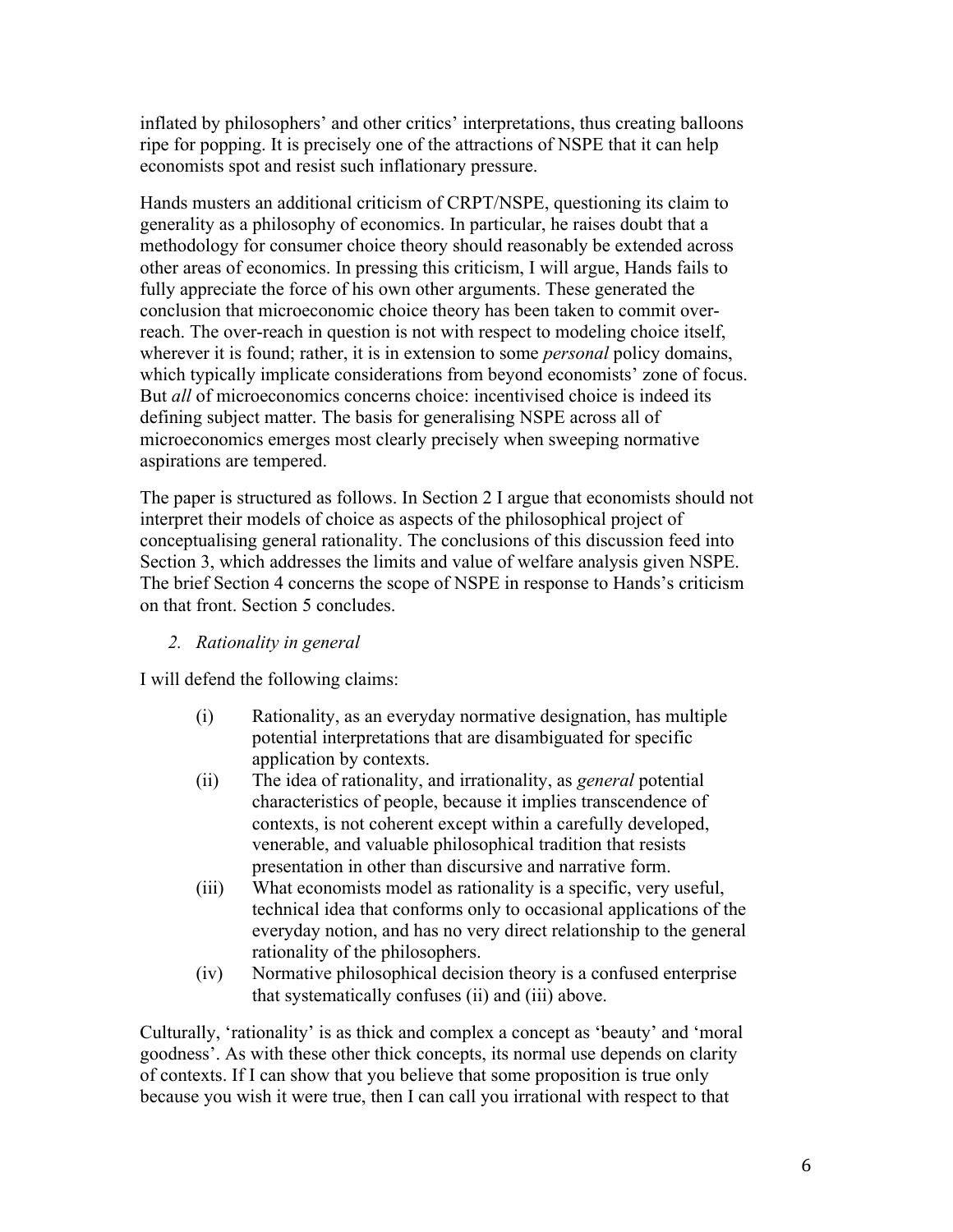belief.<sup>2</sup> If I can show that you chose some action only to increase the probability of some outcome that your action in fact makes less likely, but you persist despite evidently understanding my demonstration, I can call you irrational with respect to that combination of ends and means.

If, then, I say that you are 'generally' irrational, perhaps I merely mean that you are unusually statistically likely to be soundly diagnosed as irrational in a range of actual and projected specific, contextualised, instances. But this apparently innocuous extension is problematic.

Objections of Sen's type systematically arise. In the first example above, the critical force of labeling wishful beliefs as irrational is very limited, because such beliefs often make people happier or more productive. In the second example, what sets people up for valid labeling as irrational with respect to practically selfdefeating actions are narrowly instrumental and strongly partitioned motivations for the actions in question. The large proportion of human actions that do not have such characteristics, and with which actions that *do* have these characteristics are usually entangled, give examples of this kind very limited leverage as grounds for attributing general irrationality.

Confident diagnoses of local irrationality thus depend on the availability of conditions that make some choice patterns or beliefs relatively isolable from an agent's wider cognitive and behavioural ecology. This is what we should expect, given that the intentional stance depends on *assuming* general coherence of belief and preference. Thus local departures can be identified relative to that frame, but only *as* local. If we think of the intentional-stance account of PAs as a form of irrealism about them, then, since this strategy is logically similar to the variety of RPT adopted under NSPE, then we invite Hausman's (1995) charge of instrumentalism against CRPT. But this is where the combination of the realist interpretation of the intentional stance (again, see Ladyman and Ross 2007) and externalism about PAs bites: it is an empirical matter which entities can be constructed as agents, and the crucial contingent requirement is that describing them by reference to *generally* coherent PAs leads to successful prediction and explanation of their behaviour.

Attempting to motivate a diagnosis of general irrationality by piling up instances of local irrationality confronts the problem that there is no general counting protocol for 'instances'. Consider the special kinds of potential local irrationalities with which economists concern themselves. The more finely we distinguish choice options, the more inconsistencies we will identify, because agents are limited in their capacities to notice and respond to informational discriminations. Empirical and analytical work is required, with respect to any given case of inconsistency, to determine whether the case is best modeled as an instance of

<sup>2</sup> I assume an externalist understanding of the belief, so this attribution does not commit me to the hypothesis that your brain performed some unsound computation. My judgment is that patterns in your behaviour, including what you say, are summarised by saying that you have this (false) belief.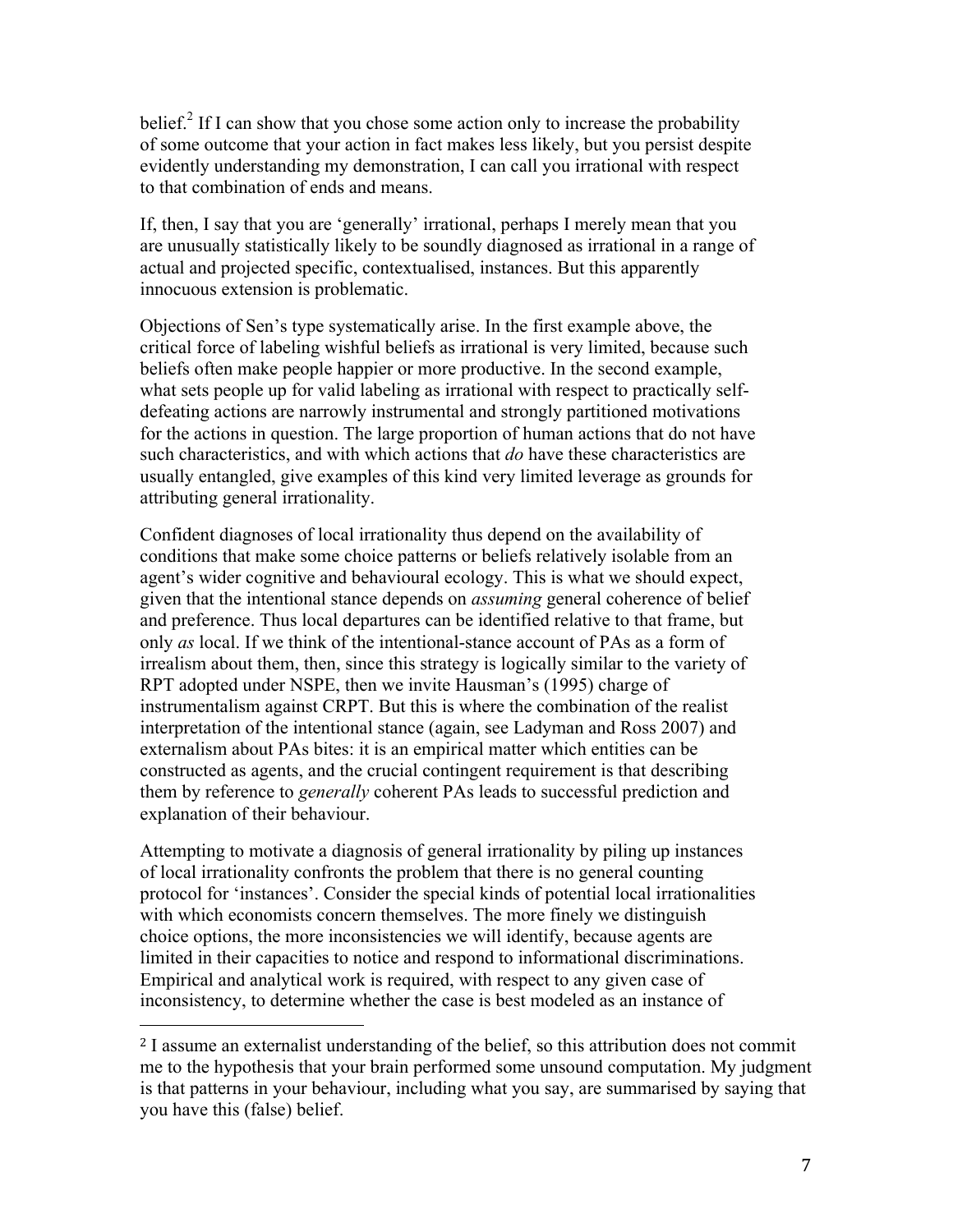subject error or unexpectedly wide indifference over prospects. And attributing error requires, in the scientific setting, specifying a *kind* of error: perceptual discrimination (Fechner) error implies different out-of-sample behaviour from errors of representational framing or errors of implementation (trembling hands). To the economist this problem calls not for exercises in interpretative hermeneutics, as apparent error requires from the qualitative intentional stance demands of the historian or literary critic, but for theoretically guided experimental design that is well integrated with good econometrics. The economist's tools allow her to operate a *quantitative intentional stance* (Alekseev et al 2018).

Consider an example as applied to a single consumer. Suppose that, after becoming richer, someone becomes less sensitive to price changes in a regularly purchased item such as toilet paper. Is she rationally avoiding spending her more valuable marginal time on attending to toilet paper options, or does she believe, on the basis of no good evidence, that her habitual brand is superior to an equally accessible alternative, so is worth a premium? Or perhaps she's correlation averse with respect to intertemporal risk, so her maintenance of a brand-centered habit is minimisation of the prospect of a negative utility shock when she takes home an untested substitute. Economists know better than to necessarily believe her when she asserts a belief that "Huggies are the best," if her report is not controlled by manipulation of salient incentives. We might be able to experimentally demonstrate, to a scientific standard of evidence, that she is more rational, with respect to toilet paper, or perhaps household staples in general, than her unincentivised survey responses suggest. The results of such studies, of representative samples of consumers, are worth real money to toilet paper manufacturers and to supermarket managers deciding how to stock their shelves.

Note that although the specific data-generating process we identify matters for these purposes, it does *not* matter to them whether we stigmatise some but not other processes as 'irrational'. One might nevertheless suppose that *some*  responses to price changes that we can hypothetically imagine would imply not only local but more serious and general rationality. Suppose, in the example above, that the subject revealed that she would still choose Huggies if the price were raised to \$1,000 per pack. This might license real doubts about her sanity. It is important that our methodological standard for regarding such a preference as revealed is high: behaviour in the lab that implied such a preference, if the actual experimental stakes were much smaller, would lead us to doubt our experimental design or our theoretical specification.

But doesn't this hypothetical concession suggest that contextualised consumption research can tell us something about general rationality after all? It seems that we think we know that no generally rational person is *completely* insensitive to prices. In fact I think that this is true, but it is a truth that is of no significance for policy purposes because the preference we imagine being revealed would never actually be observed. Truths of the kind at issue here matter to theory and modeling. For a more grounded example, economists learned something important about the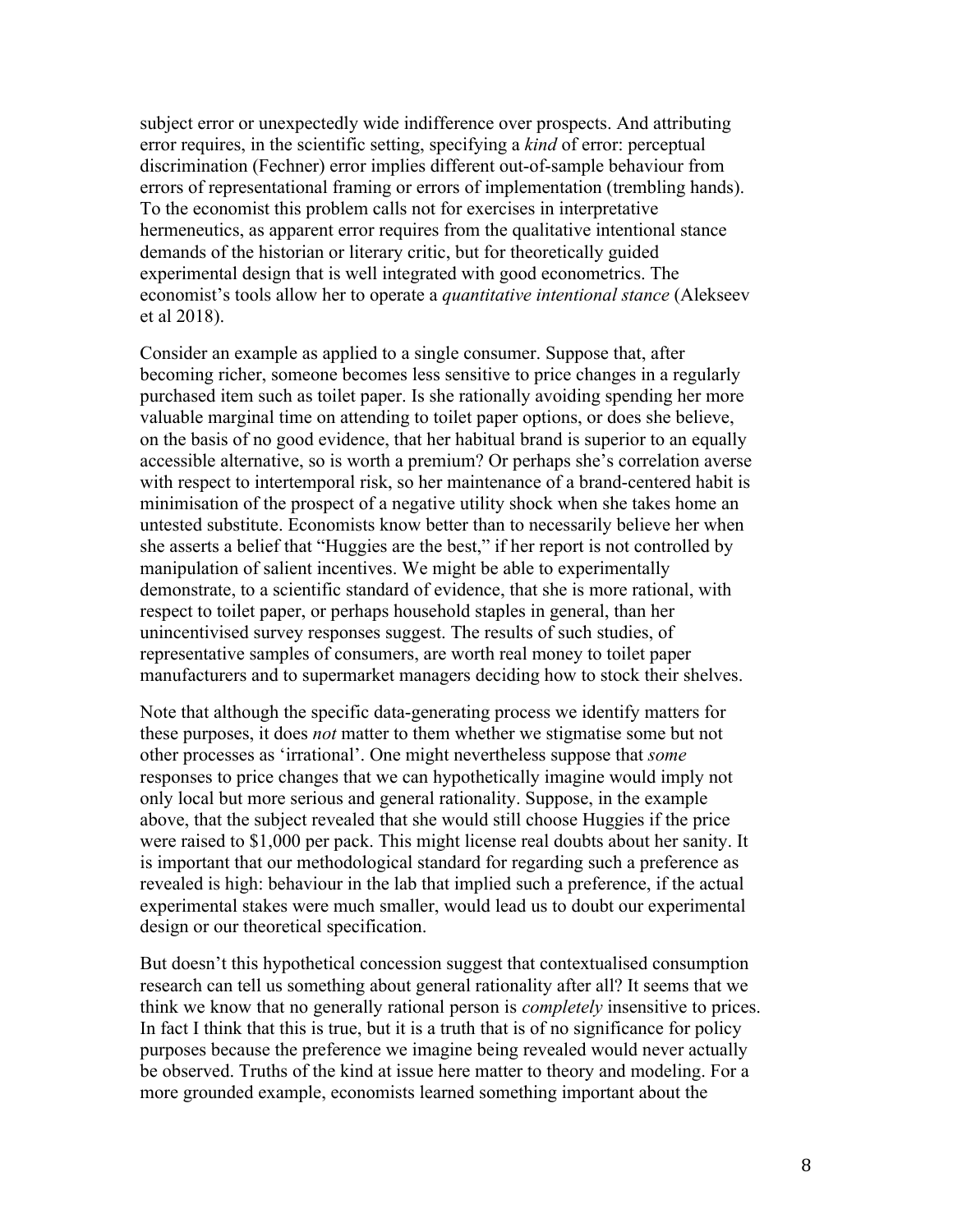relationship between risk and utility when they explained why St Petersburg lotteries aren't marketed outside of economics labs. But our relevant question here is: should we interpret the resulting knowledge about theory and modeling as knowledge about general rationality? A sufficiently risk-loving person might buy a St Petersburg lottery, if there were enough such people to induce their supply. There is no evident basis for pronouncing these hypothetical gamblers 'generally irrational'. But that isn't the point of the St Petersburg thought experiment; its point is to show that a good theory of subjective utility should take account of risk.

Perhaps the following proposition could be defended: it would be a mark of general irrationality for a person to make choices with complete obliviousness to risk (i.e., to choose the lottery with the highest outcome among its prospects no matter what). Again we consider a proposition that has no practical policy significance for economists: no set of real agents economists will ever model includes any risk-oblivious ones, for the same reason they will not include any price-oblivious ones: such agents do not actually exist.<sup>3</sup>

There is an obvious objection to the claim that price-oblivious and risk-oblivious agents don't exist. It might simply be pointed out that some real *people* – my mother in her final years as a dementia victim, for example – are oblivious to risk as a special case of being oblivious to almost everything. I have argued elsewhere, however (Ross 2012), that economists working from the quantitative intentional stance cannot usefully model such people as economic agents. A natural, nontechnical way of explaining why not, which is the language that many economists would actually use, is to say "they are not rational". True to everyday usage though this is, if an economist says it and intends it strictly, then she is accidentally philosophising, and not doing so well.

According to the Dennettian account of agency that is among the foundations of NSPE, agents just are partially self-regulated systems that respond to changes in incentives. The disappearance of this responsiveness toward the end of my mother's life was thus equivalent to her disappearance from the class of agents. Economic analysis is usefully applicable to agents – to *all* agents. It is not applicable to any non-agents. But then *if* something counts as an agent, the range of technical devices available to economists for recovering real patterns in the agent's choice behaviour have no systematic relationship to the practical motivations that govern folk applications of the rationality concept (or the *useful* philosophical idea of general rationality to which I will turn presently). None of widened indifference bands, nor Fechner error, nor trembling hands are typically associated by economists with irrationality;<sup>4</sup> whereas hypothesised computational or framing errors are. $5$  This, I am arguing, is an instance of economists harmfully

 $3$  Obliviousness to risk does not, of course, mean risk neutrality, a property I expect to be observed by the financial agents I hire.

<sup>&</sup>lt;sup>4</sup> It should be noted that rhetoric here is unstable. For example, Pennesi (2021) refers to a parameter for limiting Fechner error as a "rationality measure".

<sup>&</sup>lt;sup>5</sup> This applies to the champions of ubiquitous framing effects in real people, nudgers.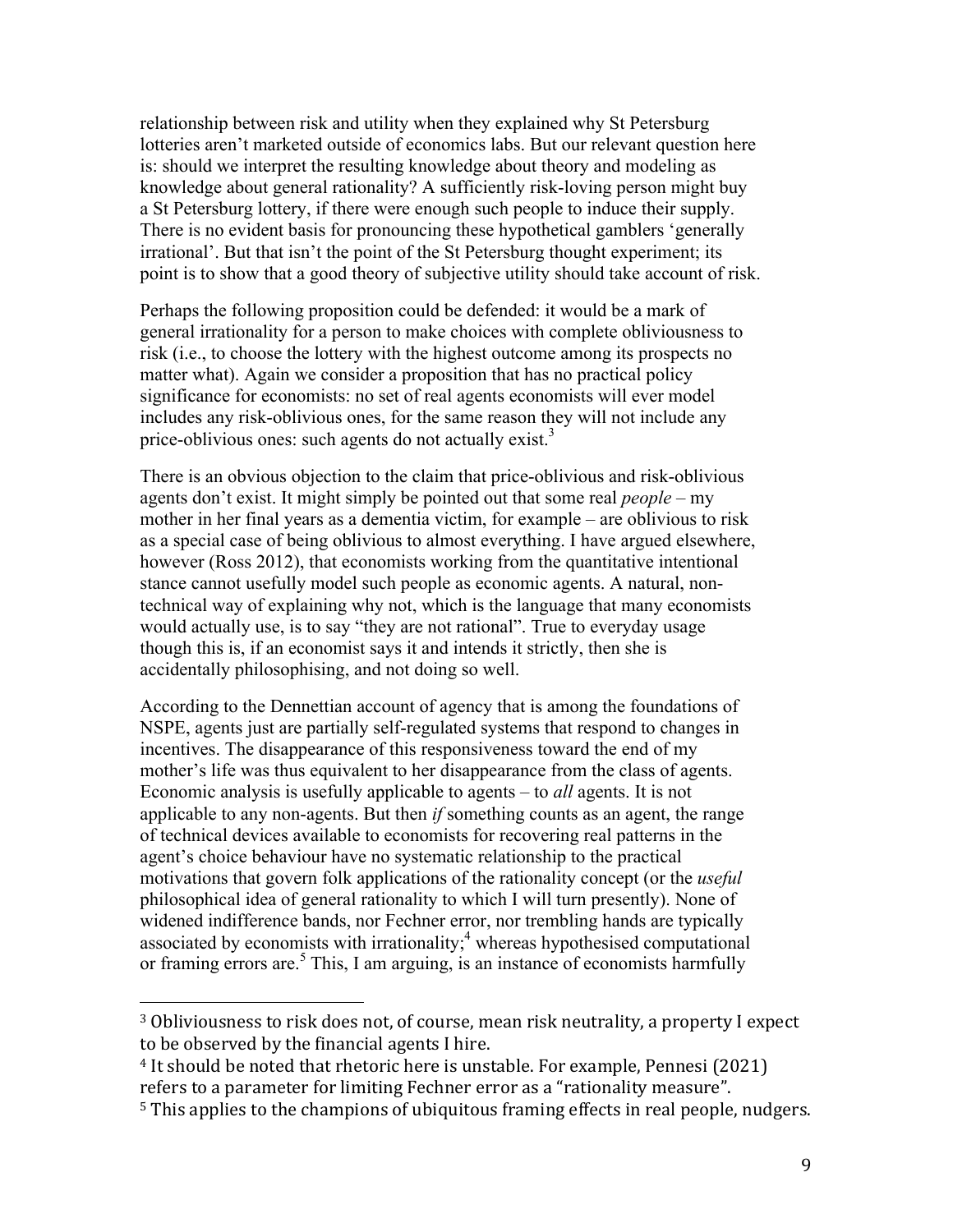swallowing some out-of-date philosophy: the ontologies in which "computational processing error" is constructed as a concept are stretched beyond the restricted bases in which they are used by cognitive scientists.<sup>6</sup> Why is a hand that trembles due to poor nervous system calibration outside cortex not regarded as evidence of irrationality, whereas a hand that trembles due to low tonic dopamine levels in midbrain is taken to impugn rationality? There is a (complicated) explanation for these semantics in the history of science, and in its relationships to folk psychology and metaphysics, but this explanation is not a justification for maintaining a scientifically arbitrary distinction.

My mother's dreadful disease changed her gradually, not suddenly. So why not say that she lost her agency gradually, and mark this by saying that she became progressively less rational? Again, that is a natural enough thing to say for casual purposes. But as a target of economic analysis, what happened to my mother was that she steadily discriminated less and less among outcomes to which she had earlier responded as imperfect substitutes. Her indifference bands became progressively wider. But at each point in her decline she was highly behaviourally responsive to what she *did* still distinguish with respect to substitutability. She remained an agent until the point, which preceded her death by many months, at which she ceased to implement any preferences at all.<sup>7</sup>

My mother *did* gradually lose a lot of capacities other than agency. For most normative purposes relevant to her carers, and to the range of public policies that governed both this care and the legal rights and obligations that still applied to her (e.g., she still owed taxes), the most important thing she lost was capacity to share general assessments of the significance of her life (or of anything) with others. As she become increasingly unable to discriminate between particular people, and to understand speech, and to identify herself with any past experiences, she ceased to have opinions (in the sense of Dennett 1991c) about how to integrate what was best for her with what others regarded as good, for her and for themselves.

I think that philosophers do something useful in trying to articulate how loss of this kind warrants being regarded as loss of a kind of 'general rationality,' in a sense that has deeper intellectual roots than careless folk conceptions, and a far older history than scientific economics. In particular, my mother became decreasingly generally rational in the sense that Aristotle intended, which has been extensively critically refined by philosophers working loosely within a project they inherit from him.

 $6$  Kahneman and Tversky took a fateful step when they moved from the purely psychological context of original prospect theory (Kahneman and Tversky 1979) to the economic theory of cumulative prospect theory (Tversky and Kahneman 1992) which was intended to allow for advice about improving rational decisions.

 $7$  I do not mean to suggest that my mother was typical of Alzheimer's patients in this respect. The majority die before their agency vanishes.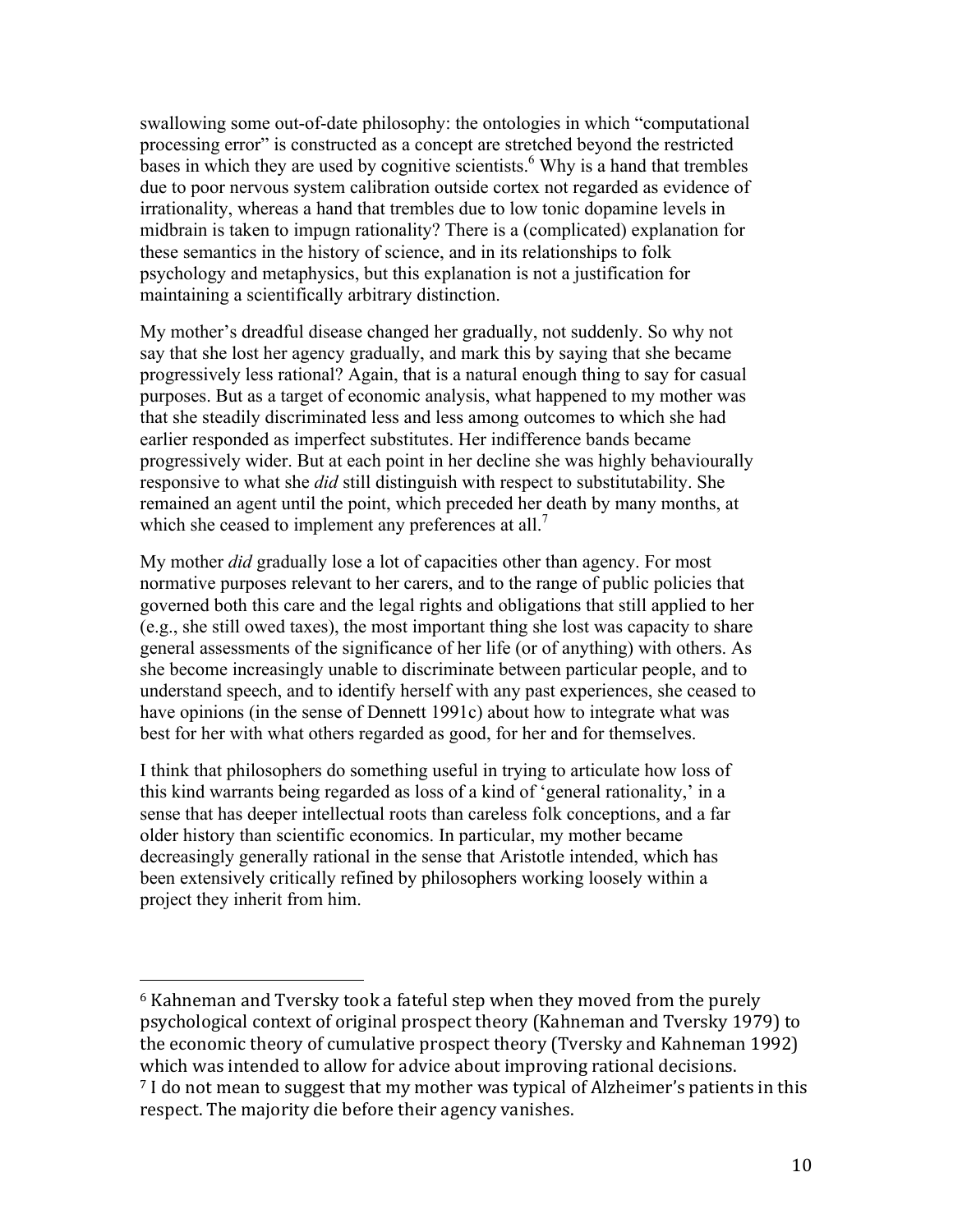This Aristotelian tradition is by its nature discursive and entangled within a broader nexus of humanistic scholarship. It resists brief summary if anything does, but with that warning duly issued I will condense it to tweet length: it studies the deliberate personal and social management of emotions to create preconditions, dependent on good luck, for long-term personal and interpersonal peace. Some (relatively) recent philosophers who have made major contributions to it, whom I mention to help non-specialists gather what I am talking about, are Bernard Williams (1981, 2006), Martha Nussbaum (1997), Valerie Tiberius (2010), and Alan Gibbard (1990). My aim here is to promote just two points about this tradition: that it is semantically appropriate to regard its practitioners as studying general rationality, and that economists who conceive of themselves as students of rationality are interested in something largely unrelated to it.

Philosophers in the Aristotelean tradition are working witness to what many economists will regard as an audacious belief: that it is possible to make discoveries about non-trivial and non-obvious principles and commitments that characterise wise living for people trying to balance social flourishing with freedom of thought, open-ness to experience *and* particular historical-cultural identifications. There are two aspects of this project that make it audacious by reference to economists' standard assumptions about the sovereignty of strictly subjective value judgment. $8$  The first audacious idea is that it is possible to promote *general* propositions intended to be *objectively* true about wise social and personal living, notwithstanding full alertness to the heterogeneity of human personalities and proclivities, without implying any kind of moral tyranny. The second audacious idea is that it is possible for some particular people to be trained experts in such promotion, who may reasonably request deference from nonexperts.

These propositions are audacious for a combination of two reasons: first, they seem *prima facie* implausible; second, if they are true then well-trained Aristotelean philosophers assume remarkable responsibility. There is no general analytic argument to be made for the audacious propositions. The only possible proof is in demonstration: read the best exemplars, such as the philosophers I mentioned above. It is possible to be a reasonably well-informed skeptic about the propositions: I think that Karl Popper was one (though not his general intellectual friend Hayek). It is no part of my aim to convince such skeptics. I do, however, seek to persuade economists that *casual* skepticism here is rash.

First, it is mulish to insist that what the Aristotelian philosophers study is not really rationality. The entire point of the project is to gain insights into how a thoughtful person should control and temper her impulses and tendencies to lazy thinking. Hands (2013) points out that CRPT/NSEP takes to its logical conclusion economists' identification of 'rationality' (in their special sense) with choice

<sup>&</sup>lt;sup>8</sup> These assumptions do not divide economists from philosophers *in general*. Hume was among the forgers of economists' working professional value system, and there are today at least as many Humean philosophers as broadly Aristotelian ones.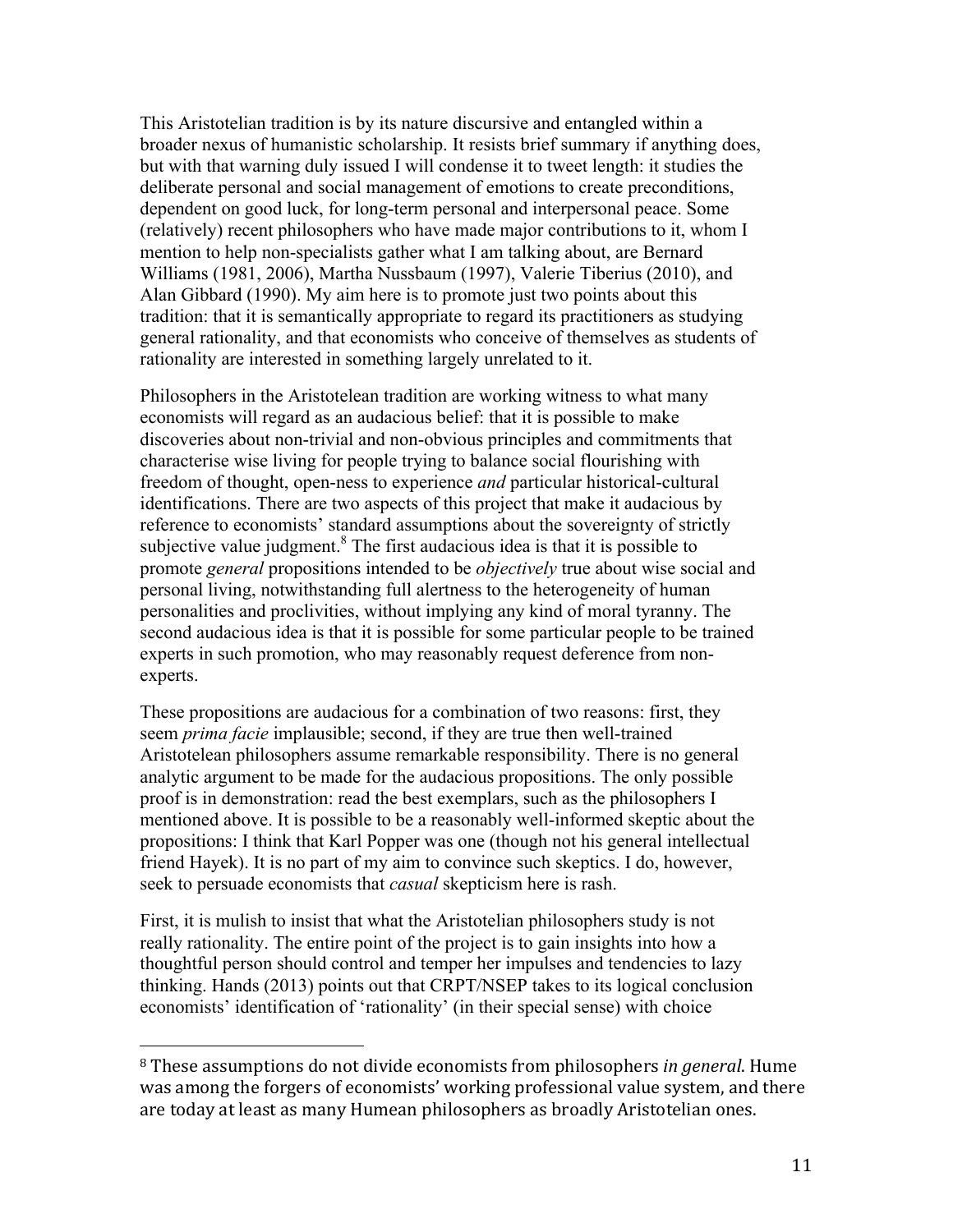consistency. The Aristotelian philosophers are also interested in consistency, but only *secondarily*, and to the extent that some manifestations of inconsistency undermine principles of wise judgment about general values. Inconsistency with respect to responses to price changes in toilet paper is not among such manifestations. Inconsistency with respect to the value of trying to prevent biodiversity collapse, or of seeking to thwart the ambitions of cruel people, or to looking for reasons to judge people generously, are among such manifestations. I conceded earlier that a hypothetical person who was oblivious to prices or risks would signal general irrationality. But these strange insensitivities would be indicators that they were too cognitively *and* emotionally peculiar to likely be generally rational; they would not in themselves be the *substance* of the general irrationality they suggested. And I don't think that philosophers should be any more *interested* in these outlandish thought experiments than economists should be.

The basic point is that economists have no proper business, unless they mean to develop a sideline in promoting aggressive reductionism about value in denying any of the following claims: there are generally better and worse general ways of forming and implementing opinions on important social and moral questions; "generally better and worse" doesn't grant trumping authority to consistency, or normally refer to any *purely* subjective states of individual opinion holders; and 'rationality' in Aristotle's sense is something that people who are emotionally attracted to peacefulness should want to encourage.

Second, economists invite confusion about their very important project, of trying to comparatively quantify opportunity costs of public and private choices, with vigilance about unintended consequences factored into the estimations, if they adopt rhetoric that seems to reduce Aristotelian general rationality to the necessary conditions for identifying and estimating choice functions as utility functions. Few economists intend such reduction, because few economists are aggressively philosophical. However, it is common for them to defend 'rational' economic man' as a normative idealisation. Most see that 'man' is a remnant of old blind spots, but fewer see that 'rational' is too. It is the semantic trace of a bruised conviction, which was particularly widespread in general mid- $20<sup>th</sup>$  century culture, that all important normative problems can in principle be transformed into technical ones (Amadae 2003, 2016). The important concept of economic agency is indeed technical (Ross 2012). But insofar as its attribution to a person is a normative complement, it celebrates a form of cognitive and professional achievement, not general wisdom of character.

There is an admirable tradition in the culture of economics that emphasises the modesty of economists' normative ambitions. Keynes (1936) urged economists to refrain from promoting sweeping normative programmes and to adopt the posture of "humble, competent people, on a level with dentists" (p. 373). Keynes is explicit that his intended force of "humble" is to exclude promotion – *or* blockage – of sweeping programmes for reforming human values. This attitude followed the example of one of Keynes's principal mentors, Marshall, who emphasised that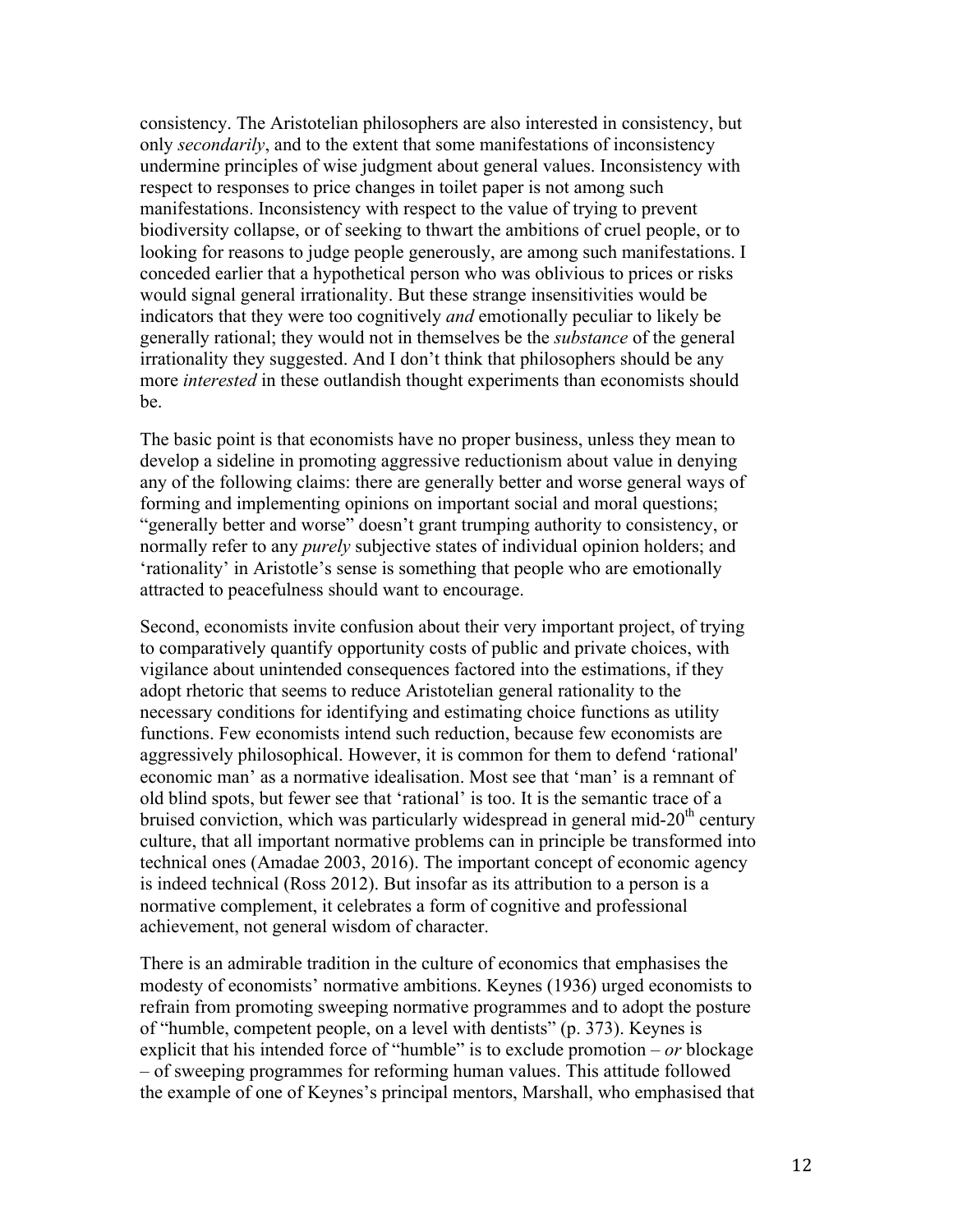an economist's normative opinions *qua* economist concern "the ordinary business of life", as contrasted with the deep moral and historicist quandaries assessed by Aristotelian philosophers (Backhouse 2002, pp. 180-181). More recently, Colander and Su (2018) argue for precisely the Keynesian vision of humbleness, stressing that even with respect to considerations of practical efficiency economists should not derive advice for actual people *directly from* theory that applies to economic agents. $9$  Economic theory should not be seen as designed to formally characterise whole people (Ross 2005). That is why, when it is applied to the problems of whole people, the understanding it facilitates must be blended with knowledge of history, political psychology, demographics, analytical sociology, and artistic assessment. Keynes said roughly the same thing.

There have been cultural moments in which economists' rhetoric suggesting that technical utility analysis is a superior substitute for philosophical assessment of Aristotelian rationality has been based in earnest on technocratic hubris. However, my sense is that contemporary expressions of the sentiment much more frequently reflect reaction by economists, after having been lectured by their critics and their own heroes to manifest humbleness,<sup>10</sup> against the audacity of philosophers' claims to expertise about general normative wisdom. Again, we can distinguish between a view of philosophers' ambitions as being grandiose, and a view of their claim to special expertise as being presumptuous. Either view, and obviously both held together, can motivate impatience with or indeed hostility to the Aristotelian project with respect to normative rationality.

It would take us far beyond the scope of this essay to engage in metaphilosophical *evaluation* of the extent of grandiosity and presumptuousness among philosophers.<sup>11</sup> My personal opinion, for what it is worth, is that grand questions will be posed regardless of whether they can be thought to have timeless best answers, that we should therefore prefer them to be addressed by careful thinkers who rigorously immerse themselves in deep scholarly traditions,

 $9$  Duflo (2017) superficially seems to echo Keynes when she sketches a role for development economists as "plumbers". By this she refers to the value of attention to local-scale features that accommodate or resist *installation* of policy ideas, as opposed to just intended inputs and desired outputs. However, Duflo emphatically fails to follow Keynes in urging humbleness upon economists. She thinks that while some economists engage in plumbing, *other* economists ("engineers") should be entrusted with formal mechanism design and still others ("scientists") should develop and test relevant generalisations. This amounts to assigning economists all of the primary roles in shaping and promoting public policy! <sup>10</sup> I am not claiming that economists who give policy advice generally *are* humble. Many are, but many others are obviously not. My claim is rather that a norm of humbleness now prevails, such that un-humble economists are expected to at least pay lip service to that attitude. Such signaling was a trope in the rhetoric even of Samuelson, during the era of maximal technocratic confidence (Backhouse 2017).  $11$  Setting out to evaluate such presumed presumptuousness would perhaps be more presumptuous than the work to be evaluated! On the other hand, see Eklund (2017).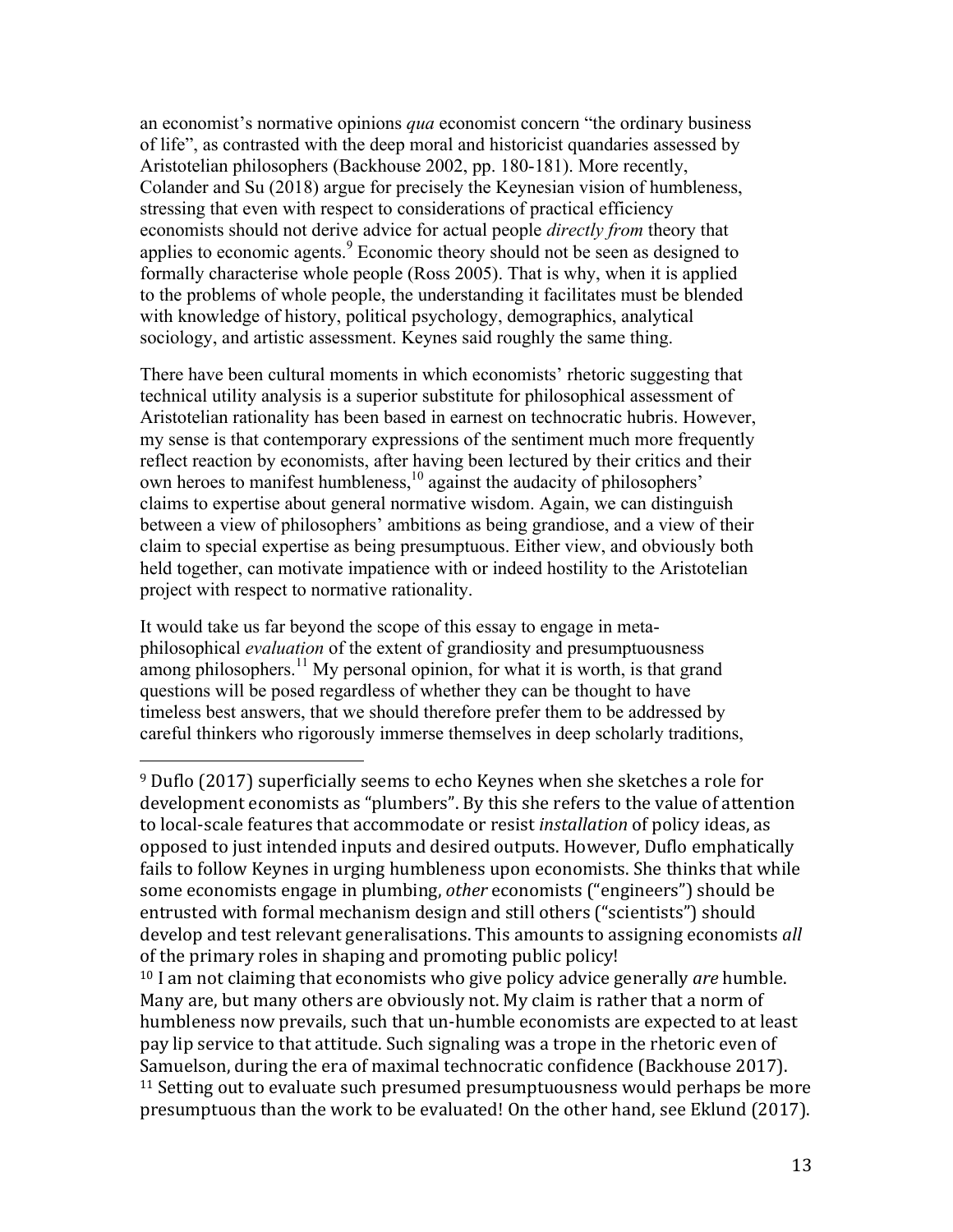and that skilled practitioners can be objectively identified. My limited aim to this point has been to defend the claim that when economists model people or other natural choosers as economic agents, they are not engaged in a project that competes with, or even has any particularly close relationship with, philosophical reflection on rationality as an over-arching criterion for assessing whole human lives.

As a critical target, this is far from a straw person. A major scholarly industry, philosophical decision theory, has devoted itself to the project of building a general account of practical rationality on the basis of models of utility maximisation. I think that this enterprise rests on confusion, in the sense that its aim is Quixotic: pursuit of an unachievable objective that would not be worth having if we could get it.

I will demonstrate the grounds for this fundamental skepticism about a whole province of analytic philosophy by considering a recent example that meets a high standard of technical accuracy – that, indeed, is sound economic methodology if, contrary to its author's stated purpose, it is read as such. Lara Buchak (2013) frames her work as inquiry into general practical rationality. She asks whether, to earn designation as generally rational, an agent's choices should be captured by a utility function such that the choices optimise their subjective expectated utility as per Savage (1954). The direct critical target can be regarded as Savage himself, who famously responded to Allais's putative 'paradox' by revising his original preference across the two Allais choice contexts so as to conform to Subjective Expected Utility (SEU) theory and perserve what he characterised as his commitment to his own rationality. Buchak argues that Savage's revision, rather than his first response, was his site of error: the rational agent, she argues, will not be generally constrained by Savage's tradeoff consistency axioms (the sure-thing principle [STP] and the independence axiom), or the reduction-of-compound lotteries axiom (ROCL). Such agents thus shouldn't be judged to be irrational if they violate SEU in these specific ways. However, their choices must, Buchak contends, be representable as optimising some member of the family of rankdependent utility (RDU) functions (Quiggin 1982, 1993). Buchak develops axioms for what she calls a "Risk-Weighted Expected Utility" (REU) theory of the rational agent. The economic substance of REU is identical to that of generalised RDU; the difference is simply that RDU is descriptive whereas REU is explicitly normative. SEU is formally nested in RDU, so Buchak's rational agent will conform their choice behaviour to SEU in some contexts but will depart from it in others. Choices among insurance policies, she argues, provide the clearest test cases for these different contexts.

Through her first three chapters, Buchak explicitly stalks the usual target of normative decision theory: the agent who deserves to be congratulated for general rationality thanks to making choices that respect appropriate consistency axioms. The standard seems to be an a priori ideal: we begin knowing what rationality conceptually demands, and we stress-test some axioms to see if they capture this conception.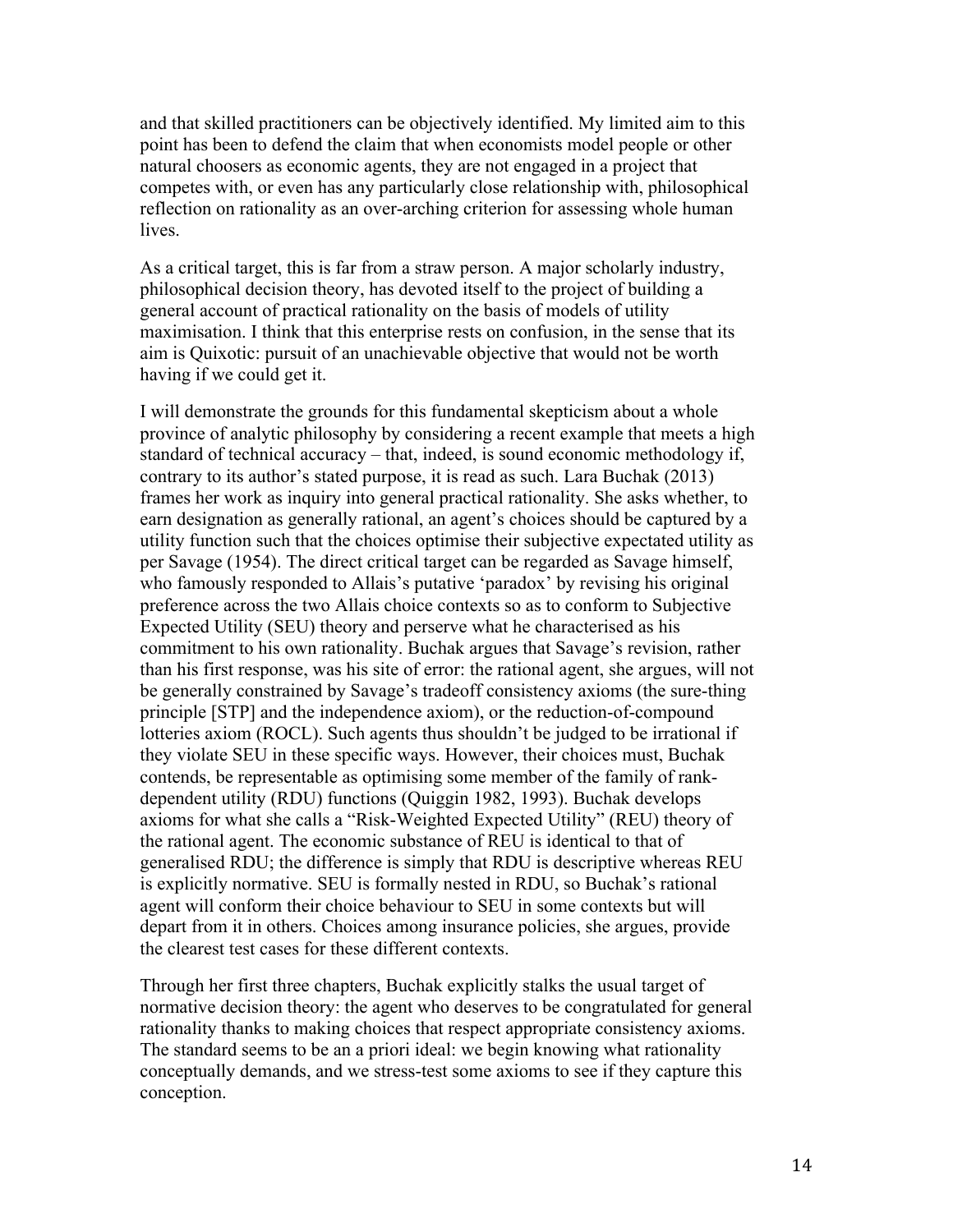However, to steal a nice joke from Ken Binmore (1998), in Chapter Four Buchak effectively de-Kants the operation when she narrows her focus to what she says is the basis for the *importance* of practical rationality. This is that we care whether the agent (1) tends to realize consequences that are aligned in expectation with her goals and (2) manifests choice patterns that allow error to be distinguished from bad luck. This is just what an economist practicing NSPE aims to do when she applies the intentional stance to behaviour that is sensitive to incentives defined by reference to consequences. Every hypothetical test case of a choice that she considers in her extended defence of REU can be reinterpreted directly as an instance of standard welfare comparison. Thus the economist who might feel like a visitor to a foreign land in the early chapters can settle in comfortably for the later ones. If REU were supposed to replace SEU as an account of welfare optimisation across the board (rather than of rationality, as Buchak intends), then most economists would want to hold out for a richer range of evidence and argument. But the economist reader need not accept REU to assess Buchak's analyses of cases as welfare assessment. Indeed, Buchak argues in her chapters 6 and 7 that when we consider decisions in diachronic contexts – precisely the contexts that the neo-Samuelsonian requires in order to characterise stochastic choice patterns as revealed preference – it's best to have *both* SEU and REU in the tool-box for her normative analysis. This is no casual concession: the second half of Buchak's book is devoted to chasing down the answer to what she regards as a live question, whether SEU *ever* does *normative* work that REU by itself does not. Ultimately she concludes that it does: the REU agent, she shows, will be ambivalent about some insurance offers where the SEU agent should rationally decline them. Insurance issues, Buchak maintains, provide deep test cases for normative assessments, and she is explicit that one should not try to settle them in general by dogmatically imposing REU as a *general* prior. In the end, REU wins as the general account of rationality because even in the cases where SEU delivers more specific insight, REU as a general policy minimises risk from fine errors of risk calculation.

Some existing economic literature echoes Buchak's conclusion as an insight about welfare evaluation rather than rationality. Harrison and Ng (2016) analyse an experimental insurance product market in terms closely aligned with Buchak's intuitions, though using structural estimation of real choice data rather than hypothetical toy problems that require no econometrics. Harrison and Ng also reach the kind of conclusion Buchak expects: optimal individual choices of insurance are sensitive to whether subjects are descriptively better classified as expected utility maximisers or rank-dependent utility maximisers, but this distinction does *not* distinguish the subjects whose choices imply welfare losses from those whose choices realise available consumer surplus. In another experimental setting, Harrison and Ross (2018) argue against any general programme, such as that constructed by Bleichrodt et al (2001), for paternalistically over-riding risk attitudes estimated as revealed preferences under RDU in favour of what agents would choose if they conformed to expected utility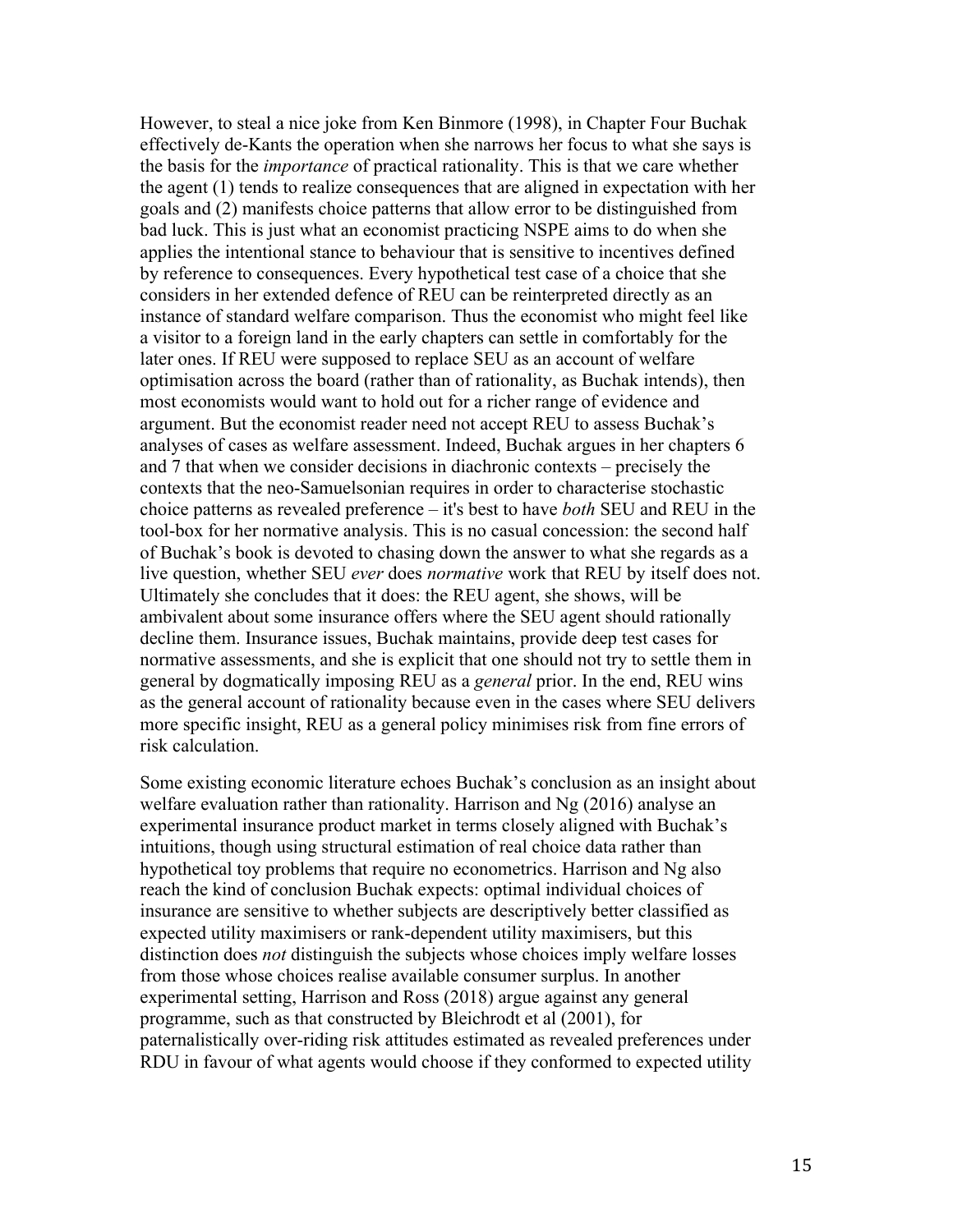theory  $(EUT)$ .<sup>12</sup> We nevertheless offered policy advice in the specific real-world problem context we analysed (choices of household investment portfolios from a particular fixed menu, with specified information provision about the options) based on optimisation under EUT. As humble economists, in Keynes's sense, we based this on our empirical findings, along with knowledge we had about our clients' exogenous value context (wanting households' expected retirement resources to be maximised), not on any general theory of rationality. The key point is that Buchak does not advocate appealing, on a priori grounds, to REU (or SEU) in this kind of application either. Economists may therefore doubt that if their tool-box includes RDU, adding REU to it can bring any additional value with respect to their purposes.

But what other purpose is there? There is *only* Buchak's original, stated purpose of deciding who deserves to be called 'rational'. By virtue precisely of the sensible arguments about (hypothetical) cases to which she turns after her third chapter, and her solid understanding of the relevant economics, she reaches what at least some economists consider sound theoretical conclusions – thereby demonstrating that the philosophical framing is redundant. Philosophers who conceive of general rationality in Aristotle's sense are apt to be no more convinced of the project's importance.

The defender of philosophical decision theory might, however, here try to turn the tables by arguing that defenders of NSPE could read Buchak as throwing a life preserver to save us from the other challenge arising in Hands's critique, that of saying what differing descriptive models of choice have to do with welfare. That is, my reconstruction of her overall argument could be read as showing that if the NSPE advocate can somehow salvage the claim that rationalisability under the intentional stance delivers a theory of normative rationality, then analyses like Buchak's show us that we can derive intuitive welfare consequences from the kinds of empirical methods we favour. However, the price of this strategy is too high. Use of the intentional stance is indeed normative, but in itself it holds the bar of rationality very low. Merely applying the intentional stance can't tell us that welfare is what we should focus on for policy analysis. Additional grounds must be sought.

*3. Welfare*

 $12$  I refer here to EUT rather than SEU to emphasise that we have descended from Buchak's philosophical heights to the ground of descriptive economic identification, paralleling reference to RDU instead of REU. A further complication here is that Bleichrodt et al say they compare analysis of observed choices conditional on EUT with analysis of the same choices conditional on Cumulative Prospect Theory (CPT). But as they consider data in which subjects encounter no loss frames, they cannot empirically pin down CPT's special  $\lambda$  parameter for loss aversion, and should be properly interpreted as talking about an RDU model.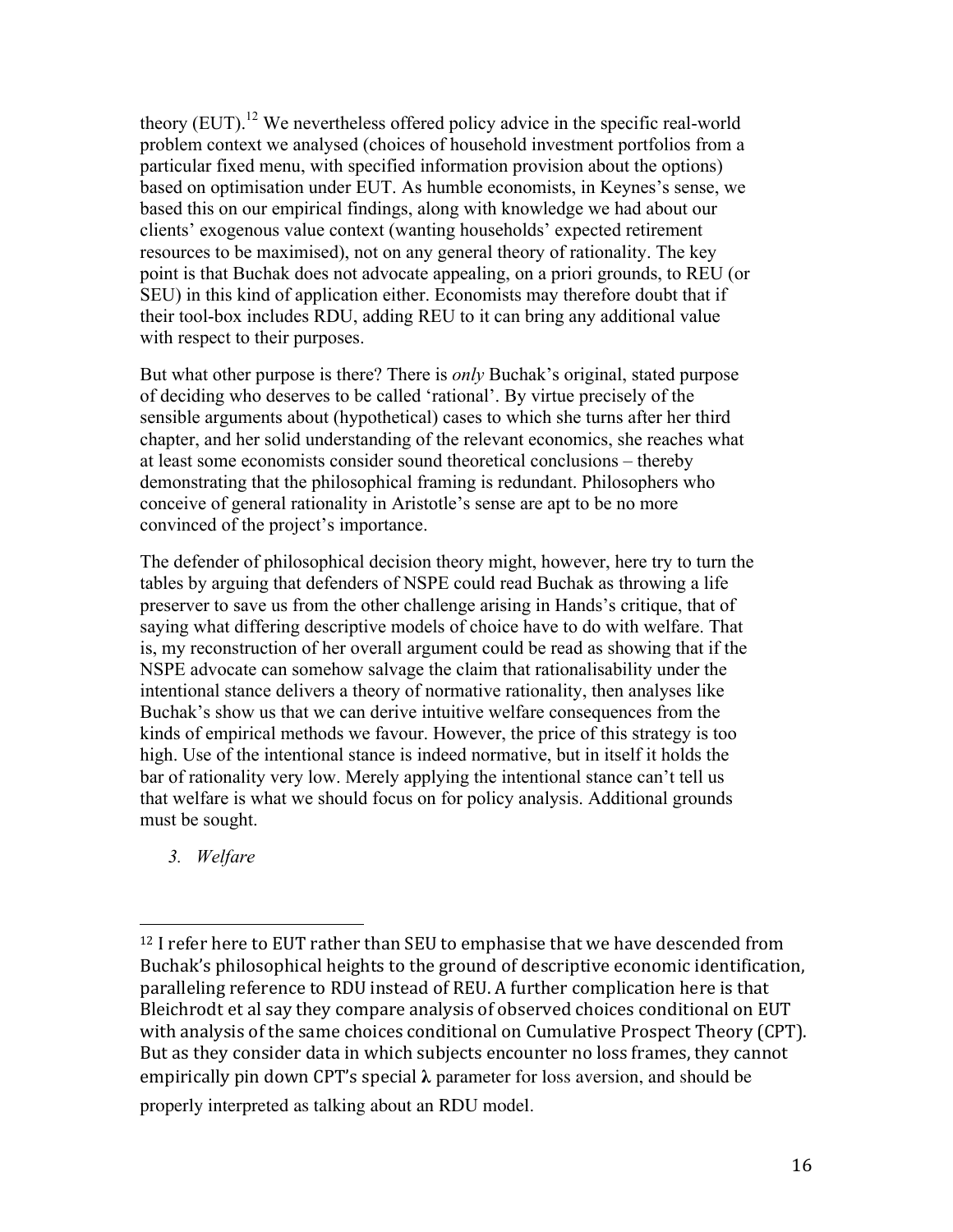Economic policy advice is for humans and human institutions, not non-existent 'inner rational agents' (Infante et al 2016, Sugden 2018), and also not, according to my argument above, to humans who aspire to be called 'rational' by making their discrete choices consistent. The goal of the policy maker, one might then think, is to try to create conditions in which as many people as possible, given decent luck, can enjoy lives that combine psychological peace with earned pride in judgments well made and mistakes well managed and learned from. Thus it might be supposed from what I have said that the policy maker should seek advice on how to help people be generally rational in Aristotle's sense. And I have just argued that general rationality is not connected in any direct sense with maximising economic utility.<sup>13</sup>

But in fact economists, in offering policy recommendations, do not try to promote general rationality. Economists whose methodology is accurately characterised by NSPE give advice to agents about how to make future choices, and current choices with future consequences, consistent with more efficiently achieving goals consistent with those revealed by the agents' own past patterns of choice. They refer to this as promoting 'welfare'. Hands's critical demand is for arguments, consistent with CRPT/NSPE, as to why economists expect that people should want to receive and follow such advice. More directly, given economists' main practical role, why should people be expected to want their civil servants, political representatives, and corporate managers to follow such advice on their behalf?

It follows from the disassociation I have urged between utility maximisation and general rationality that people should want *personal* advice from economists only when their well-being is significantly put at risk by choices that are inconsistent in the hard-to-monitor or hard-to-forecast ways that economists specialise in identifying. There are familiar such contexts in Marshall's "ordinary business of life". Most people's well-being will be seriously compromised if they fear being drastically consumption-constrained in the future relative to the present, and will be still more seriously undermined if such fears turn out to be realised. In modern societies, avoiding such outcomes requires accumulating and maintaining at least minimum levels of wealth, and hard-to-identify inconsistent investments of existing wealth strongly tend to impede such accumulation and maintenance. Wise people look for such expert financial advice as they can find and afford, and such advice is economic advice regardless of whether those who provide it are economists strictly speaking. The best such advice, in general, is what would be given to a modeled economic agent who shared the advisee's future consumption aspirations and dynamic budget constraints.

This is the severely limited domain of economics as Aristotle understood it (Meikle 1995). In modern times economists have mainly delegated it to financial

<sup>&</sup>lt;sup>13</sup> As conceded above, general rationality plausibly excludes economic *insanity* – being oblivious to relative prices and relative risks – but economists don't give advice against this because it is never an actual problem.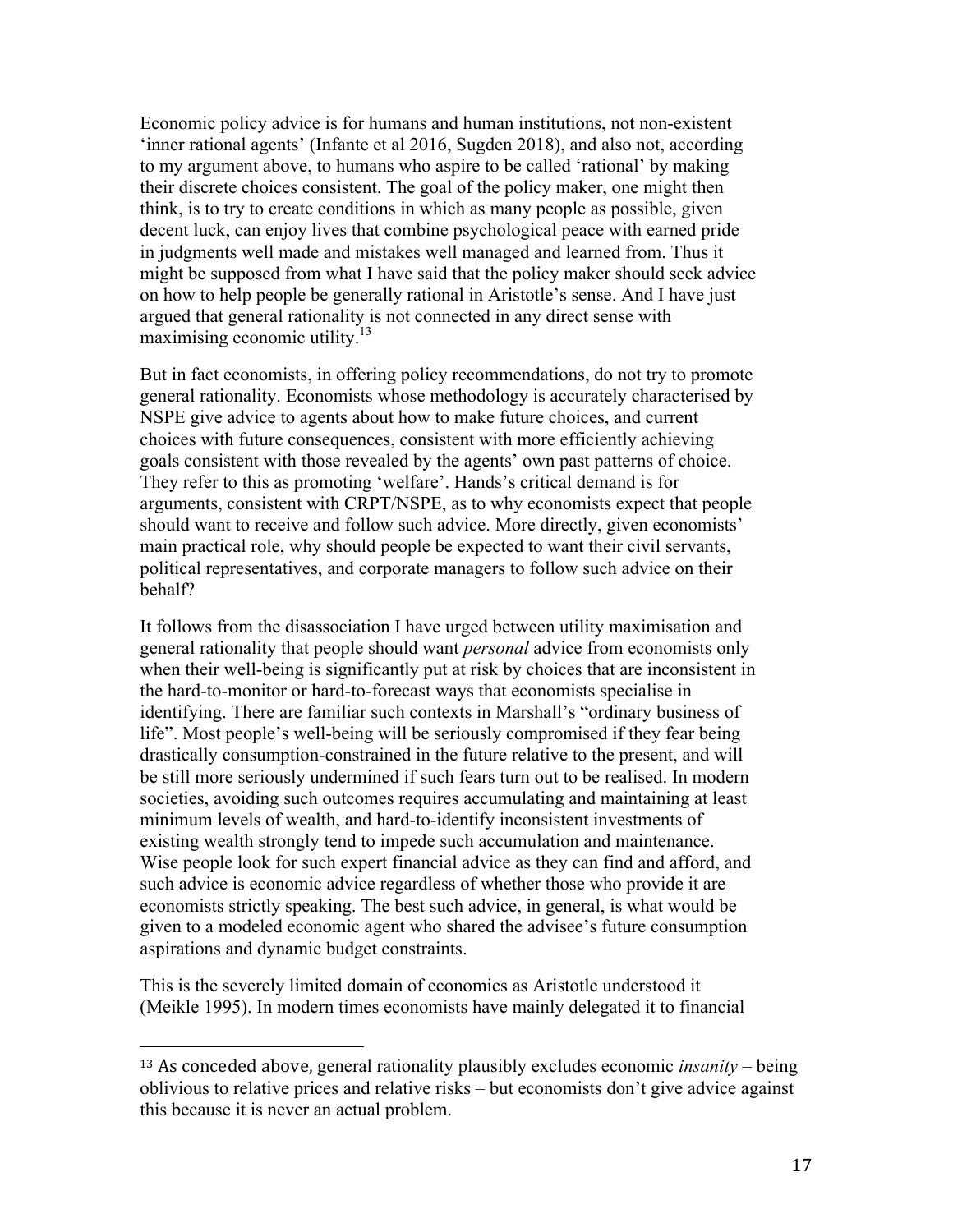services professionals, though it is implied second-order advice when economists advise retail investment providers, as in Harrison and Ross (2018). An economist who ventures beyond it in the realm of personal advice – for example, telling a person that she should align her revealed preferences over health risk with her revealed preferences over education choice risk, even where she can't buy insurance policies that make these mutually fungible – should not be surprised to be asked by the advisee why this should matter to her. In the actual world, economists normally do not give unsolicited advice about personal choice patterns that cannot be financially mediated and thus transformed into advice about alternative investments. Perhaps this is just because economists don't try to supply non-existent demand, but perhaps the non-existence of 'personal economists' also reflects recognition that welfare is not the same thing as personal well-being, and economists are experts on the former. This point responds directly to an example used by Hands (2013, p. 1100) when he complains that economics based on CRPT doesn't help him improve his stock-picking.

Where economic advice and welfare maximization meet, a domain Aristotle didn't imagine, is in policy for people whose choices constrain the options of other, generally anonymous, people. In standard cases, free of corruption, they don't give advice that would maximise the personal utility of the advisees, who are treated as agents, but advice that addresses the utility of the third parties with legitimate stakes in the outcomes of the choices, whom they thus effectively treat as principals. Since these principals usually have heterogeneous, and very often conflicting, utility functions over the potential outcomes, economists shape their advice by looking for aggregate-scale efficiencies in welfare. These are often very difficult to uncontroversially identify, but economists are the most reliable experts in identifying them, and agree about them relatively often. For a familiar example, they regularly remind governments that raising special cost barriers against imported products, if they are safe and not socially or environmentally harmful in themselves, is almost always welfare inefficient. This analysis is not always decisive; the argument against trade barriers is defeasible if institutional arrangements allow a special subset of the principals to hog almost all the welfare gains for themselves and another subset suffers losses.

This is of course the standard picture of applied economics. As raised at the outset, the critical question about it posed by Hands, following Hausman, is: what is the normative justification for advocating policies that target welfare improvement if, as per CRPT/NSPE, welfare is disassociated from subjective satisfaction in the folk psychological sense – and, as I have now argued, also from well-being on its best considered philosophical interpretation? The economist's instinctive first answer might be: we have an efficiency measure for welfare but not for folkpsychological satisfaction or Aristotelian well-being. The standard retort to this occurs repeatedly in the critical literature about standard economic practice: that it is analogous to searching for dropped keys under the streetlight. A procedure, that is, is defended on the grounds that we know how to use it, rather than on the basis of an argument for its actual normative importance.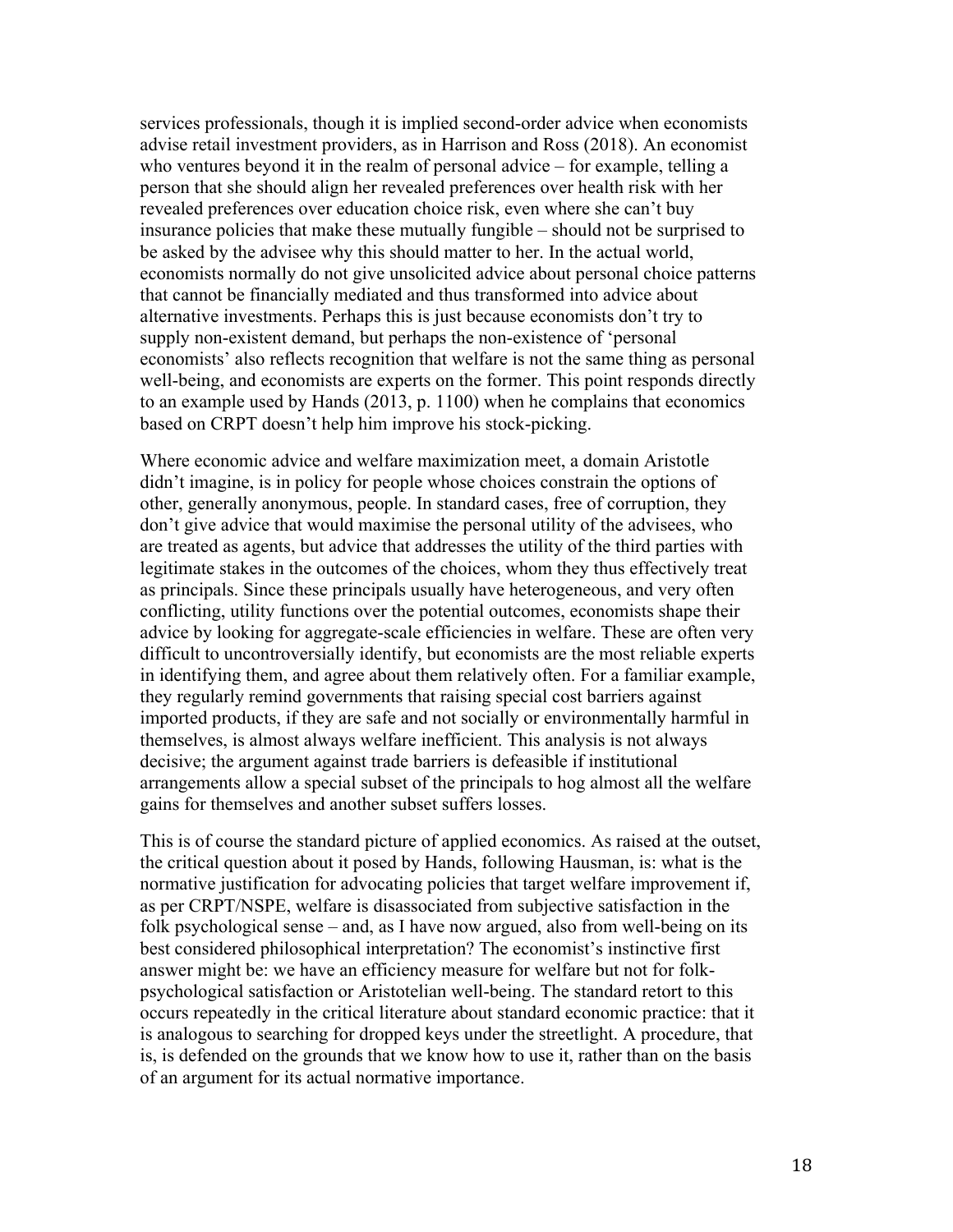I think, however, that the economist's instinctive response is correct. NSPE, I contend, helps us see its justificatory logic better than older accounts of economic agency according to which economics idealises practical folk psychology or utilitarian theories of well-being.

A first gain in clarity from NSPE here is that it naturally separates criticisms based on concern for folk-psychological satisfaction from criticisms based on normative prioritisation of well-being. The externalist / Dennettian account of intentionality denies that the traditional, internalist model of psychological satisfaction captures anything that satisfies the criteria for acknowledgment as a real pattern. The closest real phenomena to the objects of the internalist account are relatively stable patterns of response that people give when they are asked to choose actions that reflect comparative evaluations of possible prospects. That is to say: they are the patterns we identify when we probe for revealed preferences using our most reliable methods, particularly incentivised experimentation.

That this reconceptualisation is not mere semantic footwork is shown if we ask whether these revealed preferences are 'subjective'. On the internalist account, the immediate affirmative answer derives from the assumption that they are privately experienced and reported on the basis of introspection or phenomenology, a person's reading of her own mind. The externalist, by contrast, grants them subjectivity only in the sense they reflect an individual's idiosyncratic social history, on which the individual in question has the greatest *pre-scientific*  expertise because she has the densest record of observations. This expertise is limited in scope. Experiments might show, for example, that the person's choices over risky monetary prospects are best characterised by a concave utility function combined with an inverse-S shaped rank-dependent probability weighting function with particular parameter values in the flexible Prelec (1998) specification, and this is highly unlikely to be something the subject antecedently believed about herself on the basis of everyday observation (Harrison and Ross 2018). Furthermore, the revealed preferences are not primitive, fixed properties of the individual in the sense of being either innate or wholly self-constructed: they are products of social mindshaping, and they are labile.

The social origins of externally attributed preferences – along with the beliefs and other PAs that, as Hausman (2012) rightly stresses, are essential for predicting behaviour – partly explains their central importance in policy selection. People engage continuously and pervasively in mindshaping because most of their social behaviour involves cooperation and normatively or literally regulated competition. Mindshaping creates shared reference points that furnish enough structure for people to select strategies, divide labour in sensible ways, and stabilise descriptive and normative expectations (Ross 2005, Bicchieri 2006, 2017, Ross et al 2021). Thus their revealed preferences literally *constitute* the normative elements around which social policies are conceptualised and bargained over (implicitly or institutionally; see Binmore 1994, 1998, 2005). Since, according to NSPE, welfare is nothing over and above the measurement system for comparatively assessing payoffs of social interactions, it comes close to being a tautology that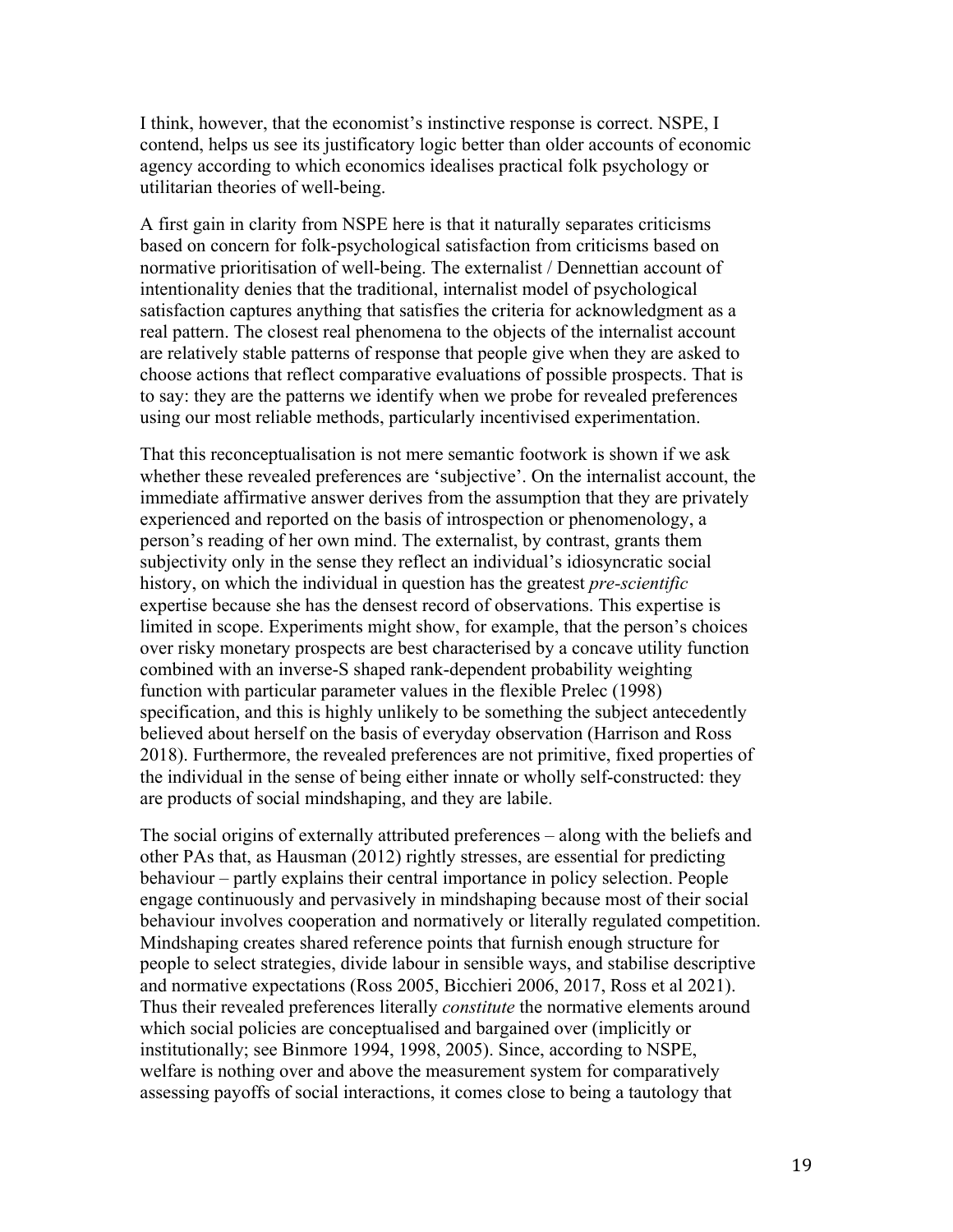welfare is the target of public policy (not just economic policy), and particularly of policies that are institutionally situated as 'official'.

*Close to* a tautology, but not quite.<sup>14</sup> In the previous section I argued that general rationality applies, or fails to apply, to whole-life narratives, and that these are conceptually distinct from the kinds of preferences over which policies are coordinated. One crucial dimension of difference is that, as all of the leading philosophers in the Aristotelian tradition stress, general rationality revolves around integrating what Gibbard (1990) calls "wise choices" with "apt feelings". The latter are richly particular and sensitive to distinctive personal history profiles, which is why general rationality is usually assessed through criticism of narratives. Administrative systems typically abstract away from aptness of feelings, precisely because these are so thick and particular. For one thing, this causes them to resist aggregation and quantitative representation and measurement. For another thing, public institutions often incorporate explicit mandates to handle similar claims to public resources similarly, which requires the construction of relatively wide equivalence classes of outcomes. If I favour a policy as a sad necessity while you favour the same policy as a splendid and progressive triumph, from the perspective of welfare analysis we both count as winners if the policy is adopted. But our intimates and our biographers will register our attitudes very differently when incorporating our respective emotions about the policy into their assessments of our general rationality.

On the modernist conception of the state that has dominated wealthy societies for about two centuries – the conception for which Hegel struggled to forge a descriptively adequate language (Herrmann-Pillath and Boldyrev 2014), and which was first fully articulated in empiricist-friendly terms by Max Weber (1922) – professional civil servants regard themselves as agents who are tasked by a public mandate to design and implement policies and regulations on behalf of an aggregated set of principals (roughly, citizens) by reference to the principals' welfare (Besley 2006; Dowding and Taylor 2019). Economists choose and analyse problems as if they are technical advisors to these agents. As Sugden (2018) rightly complains, they often generate such advice without any explicit commission, and with no attention to the limited power of *actual* such agents. That is, as Sugden puts it, they direct advice to hypothetical benevolent dictators. However, often enough economists receive genuine commissions to assess or design policies, and combine broad practical awareness of solution constraints with Keynes's recommended normative humbleness (Ross and Townshend 2021).

My brief here is to defend the normative importance of welfare as understood in NSPE, not to argue that all is well in the world. *Exclusive* focus on welfare in public policy is open to criticism for ignoring dimensions of value that resist quantitative measurement (Alexandrova 2017). Another, particularly serious and consequential, problem is that economists are often not very loud about reminding

 $14$  There would not be a basis for objection here if it were entirely a tautology. Theories that specify identification restrictions are not empirical hypotheses.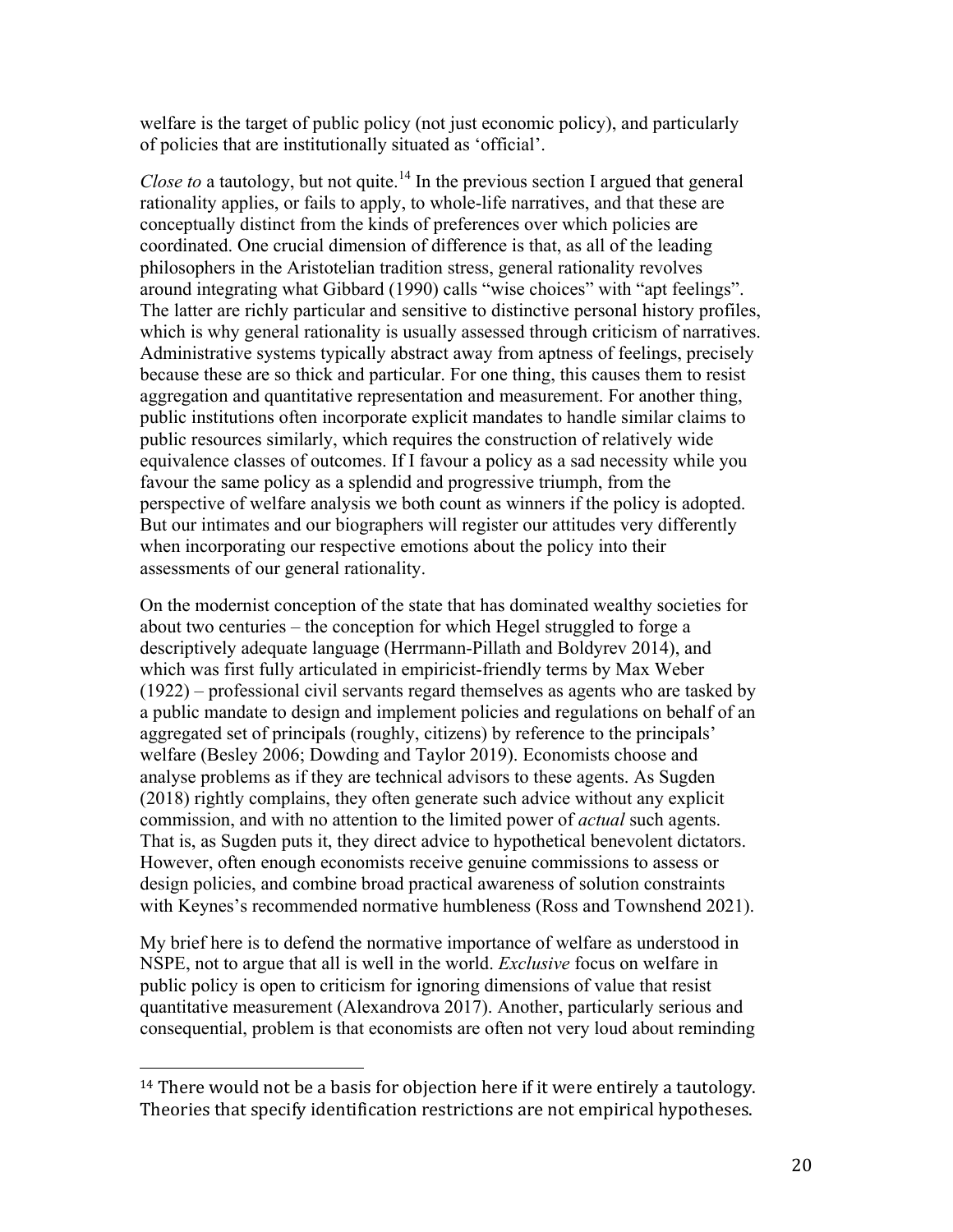governing elites that to be satisfied with mere Kaldor-Hicks efficiency, regardless of whether gains from policies are in fact used to compensate losers (Blinder 2018; Boix 2019), can generate the opposite of welfare improvement. Arguably, this recurrent failing has been an important contributing cause of the widely perceived crisis of trust in government and expertise, and associated surges of populism that threaten the legitimacy of elections, the rule of law, and public willingness to receive and respect technically informed advice (Nichols 2017; Tanzi 2017).

It is far from clear that, even in the absence of crisis-level strains in welfarefocused governance, most members of democratic societies genuinely assent to the role of principals who hire officials as agents to promote welfare. Expressive voting in electorates can be construed as reflecting an idea that political leaders should promote general well-being by exemplifying ideals of character, and citizens under the sway of this idea may display near-indifference to policy choices framed by reference to welfare (Caplan 2007; Achen and Bartels 2016). Demand for politics of this kind is energetically amplified by supply from political entrepreneurs.

The result tends to be disastrous for general well-being as philosophers understand it. In pluralistic societies, a politician whose central campaign theme is "I am a representative of your generally rational ideal" can only give concrete policy content to this fantastic pretence by favouring some interest groups over others, with no obligation to address welfare efficiencies at all. Worse, if a subpopulation's interests are promoted on grounds that they are more generally rational than those of rival coalitions, then the tight entanglement of general rationality with deep moral commitments leads quickly to the moralisation of all disagreements, to elections that are existential crises for all sides, and to willingness to abandon constitutional rules and scruples because winning at all costs seems justified by higher morality. The situation just described is hardly hypothetical in current circumstances in many countries, especially larger ones, and its baleful effects on *both* general well-being and welfare can hardly be overstated. The situation is especially dire when extremely urgent and difficult threats, such as climate change, require widespread pragmatic bargaining over trade-offs on multiple intersecting margins. That task demands policies that target carefully estimated welfare effects.

Some critics of standard economic policy assessment, for example Sen (1999) and Nussbaum (2000), argue that economic development policy should directly target general well-being rather than welfare. Answering these criticisms of 'welfarism' extends beyond the response to Hands's and Hausman's concern, which requires only defending the claim that welfare as conceptualised according to NSPE is normatively significant. Neither Sen nor Nussbaum assert that welfare is normatively irrelevant. However, a few words should be said about their views in light of my use of the contrast between welfare and well-being in explaining why most applied economists focus on welfare.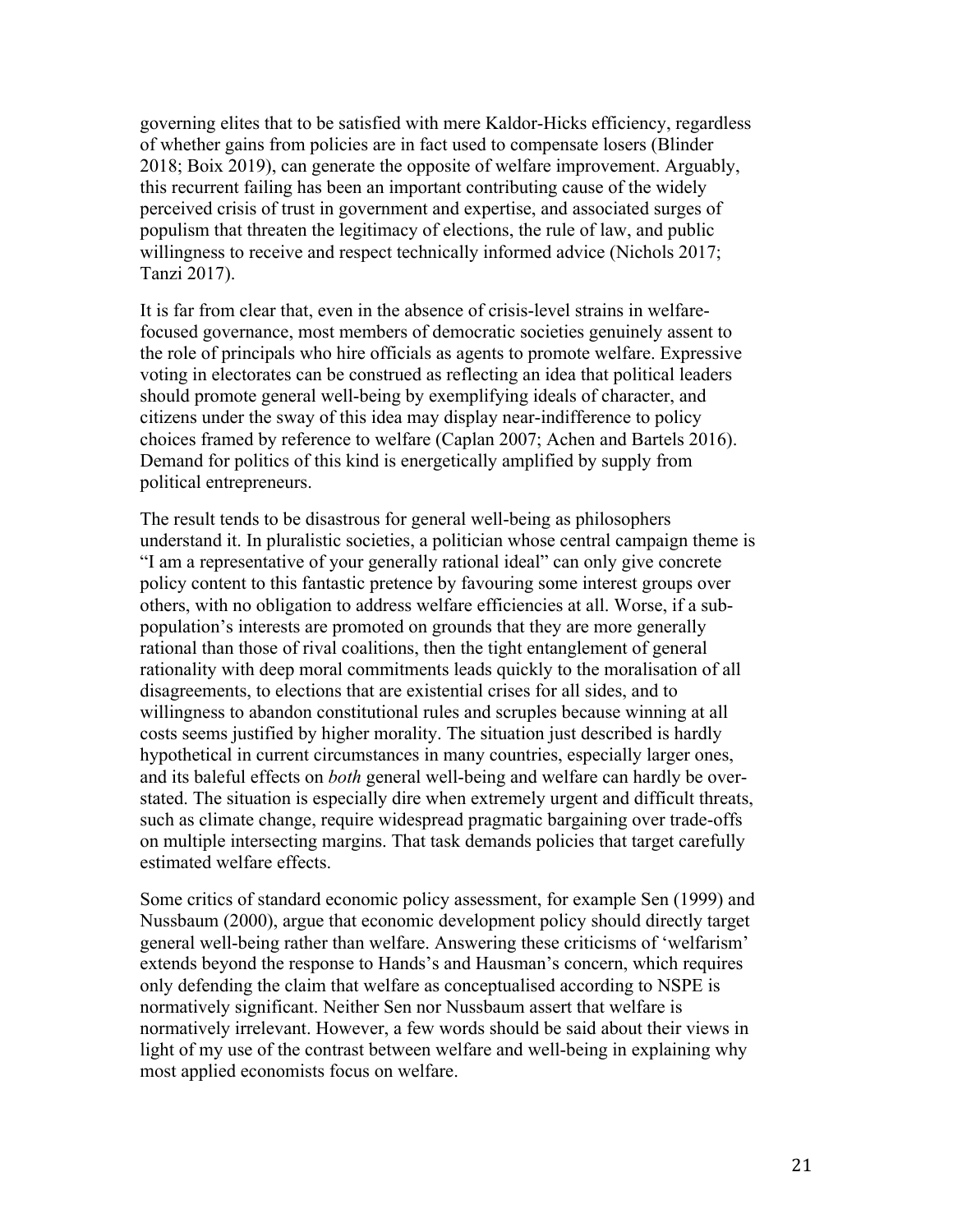Sen and Nussbaum seem to offer (slightly different) ways around the worry that political emphasis on general rationality leads to demagoguery. That is, they identify what they claim are measurable proxies for general well-being and argue that public policy should target these proxies. Claims I have defended here indicate lines of defence for the welfarist. Nussbaum agrees with my claim that the articulation of both general well-being and general rationality is essentially discursive and thus doesn't lead toward a measurable common currency for the many dimensions of general well-being. Consequently, her approach is open to Dasgupta's (2009) criticism that it offers no guidance about trade-offs given scarce resources. (The scarcest resource in question is likely to be political rather than material capital.) Similar comments apply to Sen's approach, along with the additional problem that he defends so many proxies for good development policy that almost any official agent will always be able to claim success along some measure his account promotes. Given that accountability is arguably the single greatest real barrier to sustained development promotion, I think this is a decisive objection. Sen also does not rigorously address the question of how his proxy measures dynamically cross-predict one another empirically. If, as seems probable, household consumption expenditure predicts the others better than they predict themselves (Ravallion 1992), then we could preserve accountability by demanding that development policies improve that. And household consumption expenditure seems closer to what economists aim to capture in welfare theory than to what philosophers aim to characterise when inquiring into general wellbeing.

## *4. The reach of NSPE*

Hands (2013, p. 1103) concludes his criticism of CRPT/NSPE by suggesting that empirical evidence for its success is restricted to a particular corner of economics, applied demand analysis, but that as yet we have no grounds to believe "that it would be possible, and better, to do all of choice-theoretic economics – in macroeconomics, finance, industrial organization, law and economics, costbenefit analysis, and all of the other things that modern economists do – by merely projecting patterns gleaned from GARP-consistent choice data onto new sets of parameters." Thus Hands doubts that CRPT can yet be sold as the basis for a general philosophy of economics, as NSPE promises. He is clear, however, that the main basis for regarding the general extension of CRPT as far-fetched is his reading of it as a form of instrumentalism about choice. He diagnoses "a notorious problem with instrumentalism – it doesn't travel well from domain to domain and must prove its robustness in each new application."

This complaint exposes the point that the crucial foundation of NSPE is its identification of a version of RPT consistent with stochastic choice with the realistic interpretation of the intentional stance wobbily defended by Dennett (1991a) and formulated more categorically by Ross (2000) and Ladyman and Ross (2007). The intentional stance is a theory of choice as responsiveness to incentives, because it is to begin with a theory of what it is to be an agent, according to which the extensions of 'agent' and 'incentive-influenced entity' are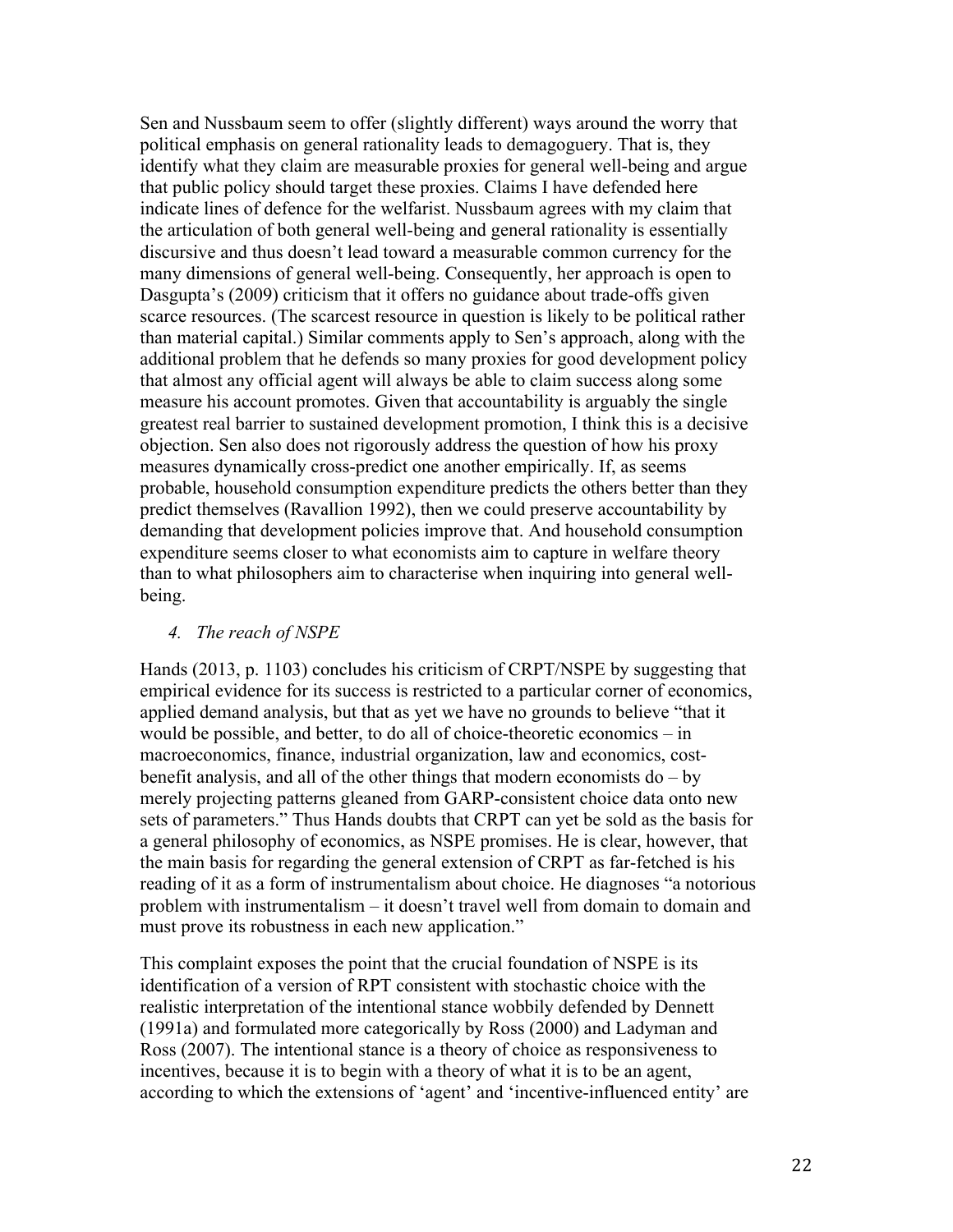identical. NSPE's central claim is that CRPT is simply the theory of the quantitative application of the intentional stance. Because the intentional stance is a kind of realism (dubbed 'rainforest realism' by Ladyman and Ross), not instrumentalism, Hands's general philosophical basis for doubting its reach is rejected.

Of course it must be conceded that NSPE will need to prove itself in empirical applications. That applies to every philosophical theory of anything. A survey of applications from across the empire of economics would necessarily be a monograph-length enterprise. Here I will indicate just a couple of signposts, aligned with Hands's list of candidates above. Ross (2014) cites Frydman and Goldberg (2007, 2011) as a programme for macroeconomics that is naturally interpreted as applied NSPE (though it needs to be dissociated from spurious connection by its authors to prospect theory, when the established high frequency of rank-dependent preferences suffices as an assumption for their modeling). As for industrial organisation, for decades theory in that area has been almost exclusively developed using non-cooperative game theory, thus depending on assignment of utility functions to individual agents that are typically firms. NSPE, in dissociating preferences from internal psychological states, licenses first-order ascription of real utility functions to firms, as opposed to taking them to be second-order approximations based on constructed representative agents.

All of microeconomics concerns choices of agents. NSPE, in incorporating a theory of choice and agency, thus applies to microeconomics without restriction. The same goes for macroeconomics *if* it is thought to depend on microfoundations.<sup>15</sup>

*5. Conclusion*

 

Hands is correct that CRPT is primarily motivated by interest in connecting utility theory with described empirical behaviour. NSPE, the philosophical generalisation of this methodology, is still more explicit in aiming to ground a *realist* interpretation of descriptive economic models. This furnishes its defender with straightforward resources for responding to those elements of Hands's criticism that depend on reading CRPT as instrumentalism. However, Hands puts useful pressure on an incomplete aspect of NSPE: the scope it provides for justifying normative economics. To the extent that theories of rationality and welfare rest on folk psychological conceptions of human reasoning and wellbeing, NSPE's abandonment of folk psychology presents a challenge.

I have argued that the challenge should be met by conceding that economists are not in the business of assessing general rationality. Casual references to rationality

<sup>15</sup> In fact, I am skeptical of that widely held view, for reasons given in Hoover (2009) and Ross (2014). Macroeconomists aim to identify real patterns, but these might abstract away from reference to agents' choices. I thus think that details of relationships between macroeconomic theory and NSPE remain unresolved. This is hardly surprising, given the current absence of consensus on the foundations of macroeconomic theory in general.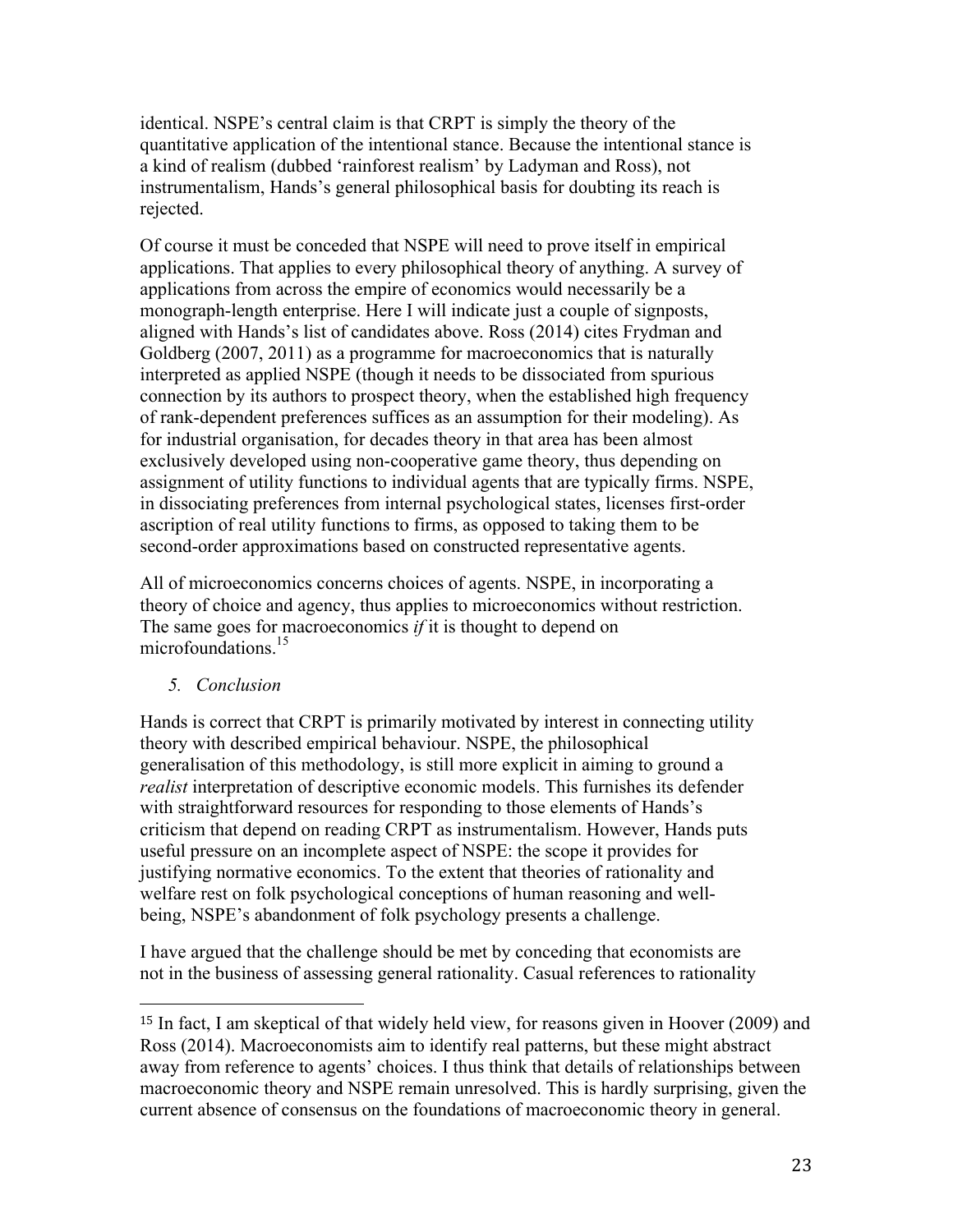that litter meta-textual commentary across the discipline obscure this. More directly, the wholescale borrowing of theoretical structures from the foundations of microeconomics in the project of philosophical decision theory encourages the idea that there should be a rigorous bridge between economists' interest in technical choice consistency and philosophers' interest in general rationality. NSPE implies that this approach to bridge-building is misguided. Dynamic rationality in a whole person is essentially a distinct normative issue from descriptive consistency across discrete choices by economic agents. This would be a serious problem if economists, like decision theorists, were in the business of giving general advice to individual people. But they are not. Economics is a policy science, but the policy domains to which it aims to be relevant are public and corporate. Once this is recognised, NSPE actually provides clearer insight than alternative philosophies of economics as to why economists concentrate on welfare, rather than well-being, as their primary normative target. As welfare is not the only valuable dimension of social life, let alone personal life, economists offering contributions to social guidance should read their Keynes and be humble about their role.

#### References

Achen, C., & Bartels, L. (2016). *Democracy for Realists.* Princeton University Press.

Afriat, S. (1967). The construction of utility functions from expenditure data. *International Economic Review* 8: 67-77.

Alexandrova, A. (2017). *A Philosophy for the Science of Well Being.* Oxford University Press.

Alekseev, A., Harrison, G., Lau, M., & Ross, D. (2018). Deciphering the noise: the welfare costs of noisy behavior. Center for the Economic Analysis of Risk Working Paper 2018-01. https://cear.gsu.edu/wp-2018-01-deciphering-the-noisethe-welfare-costs-of-noisy-behavior/ .

Amadae, S. (2003). *Rationalizing Capitalist Democracy.* University of Chicago Press.

Amadae, S. (2016). *Prisoners of Reason.* Cambridge University Press.

Andersen, S., Harrison, G., Lau, M., & Rutström, E. (2008). Eliciting risk and time preferences. *Econometrica*,76: 583–618.

Backhouse, R. (2002). *The Ordinary Business of Life.* Princeton University Press.

Backhouse, R. (2017). *Founder of Modern Economics: Paul A. Samuelson*  (Volume 1). Oxford University Press.

Bernheim, B. D. (2016). The good, the bad, and the ugly: A unified approach to behavioral welfare economics. *Journal of Benefit Cost Analysis* 7: 12-68.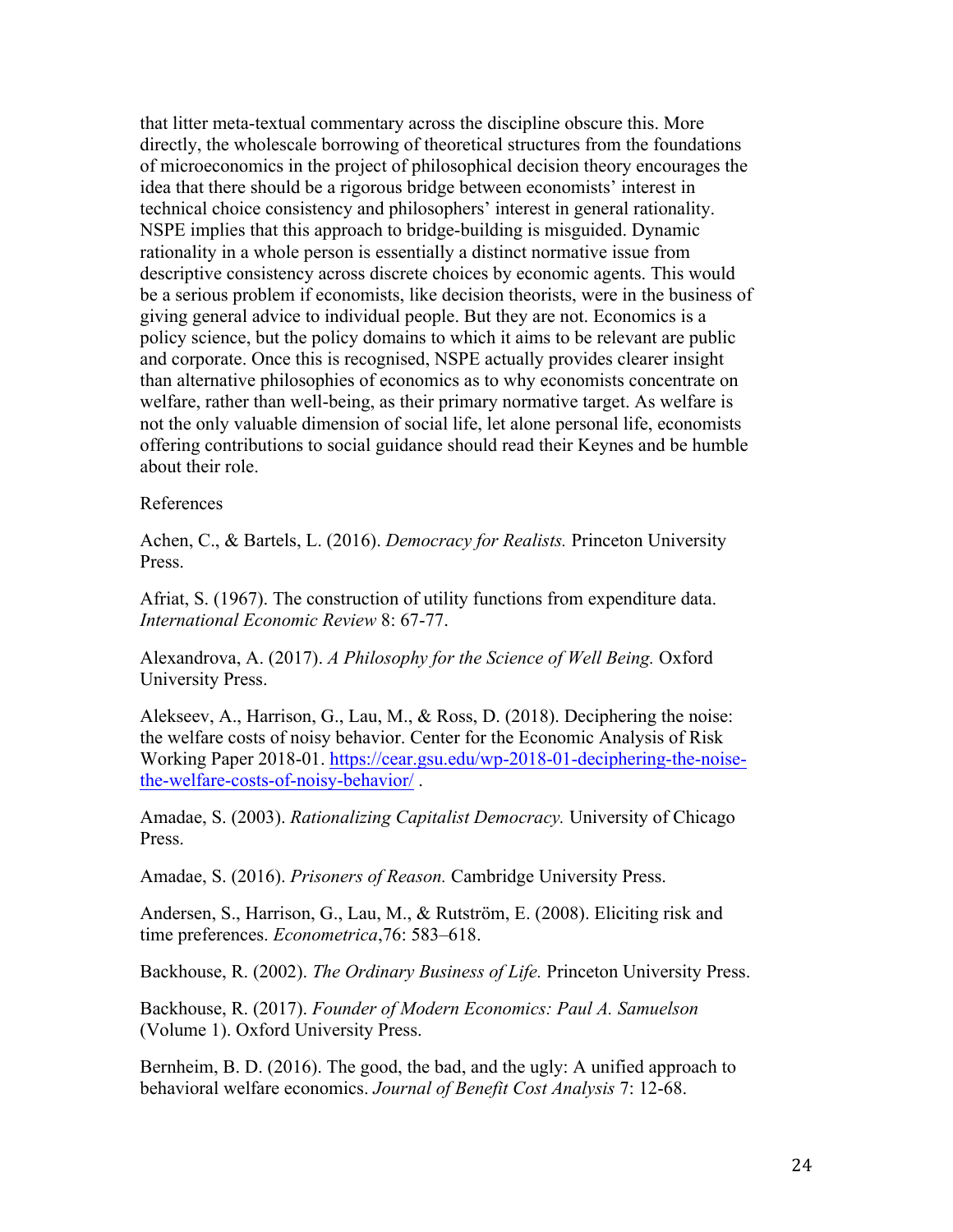Bernheim, B.D., & Rangel, A. (2008). Choice-theoretic foundations for behavioral welfare economics. In A. Caplin & A. Schotter, eds., *The Foundations of Positive and Normative Economics: A Handbook*, pp. 155-192. Oxford University Press.

Besley, T. (2006). *Principled Agents: The Political Economy of Good Government.* Oxford University Press.

Bicchieri, C. (2006). *The Grammar of Society.* Cambridge University Press.

Bicchieri, C. (2017). *Norms in the Wild.* Oxford University Press.

Binmore, K. (1994). *Game Theory and the Social Contract Volume 1: Playing Fair.* MIT Press.

Binmore, K. (1998). *Game Theory and the Social Contract, Volume 2: Just Playing*. MIT Press.

Binmore, K. (2005). *Natural Justice*. Oxford University Press.

Binmore, K. (2009a). *Rational Decisions.* Princeton University Press.

Binmore, K. (2009b). Interpersonal comparisons of utility. In H. Kincaid & D. Ross, eds., *The Oxford Handbook of Philosophy of Economics*, pp. 540-559. Oxford University Press.

Bleichrodt, H., Pinto, J., & Wakker, P. (2001). Using descriptive findings of prospect theory to improve the prescriptive use of expected utility. *Management Science* 47: 1498-1514.

Blinder, A. (2018). *Advice and Dissent.* Basic Books.

Bogdan, R. (1997). *Interpreting Minds*. MIT Press.

Bogdan, R. (2000). *Minding Minds*. MIT Press.

Bogdan, R. (2009). *Predicative Minds*. MIT Press.

Bogdan, R. (2010). *Our Own Minds*. MIT Press.

Bogdan, R. (2013). *Mindvaults*. MIT Press.

Boix, C. (2019). *Democratic Capitalism at the Crossroads.* Princeton University Press.

Bourgeois-Gironde, S. (2020). *The Mind Under the Axioms.* Academic Press.

Buchak, L. (2013). *Risk and Rationality*. Oxford University Press.

Burge, T. (1986). Individualism and psychology. *Philosophical Review* 95: 3-45.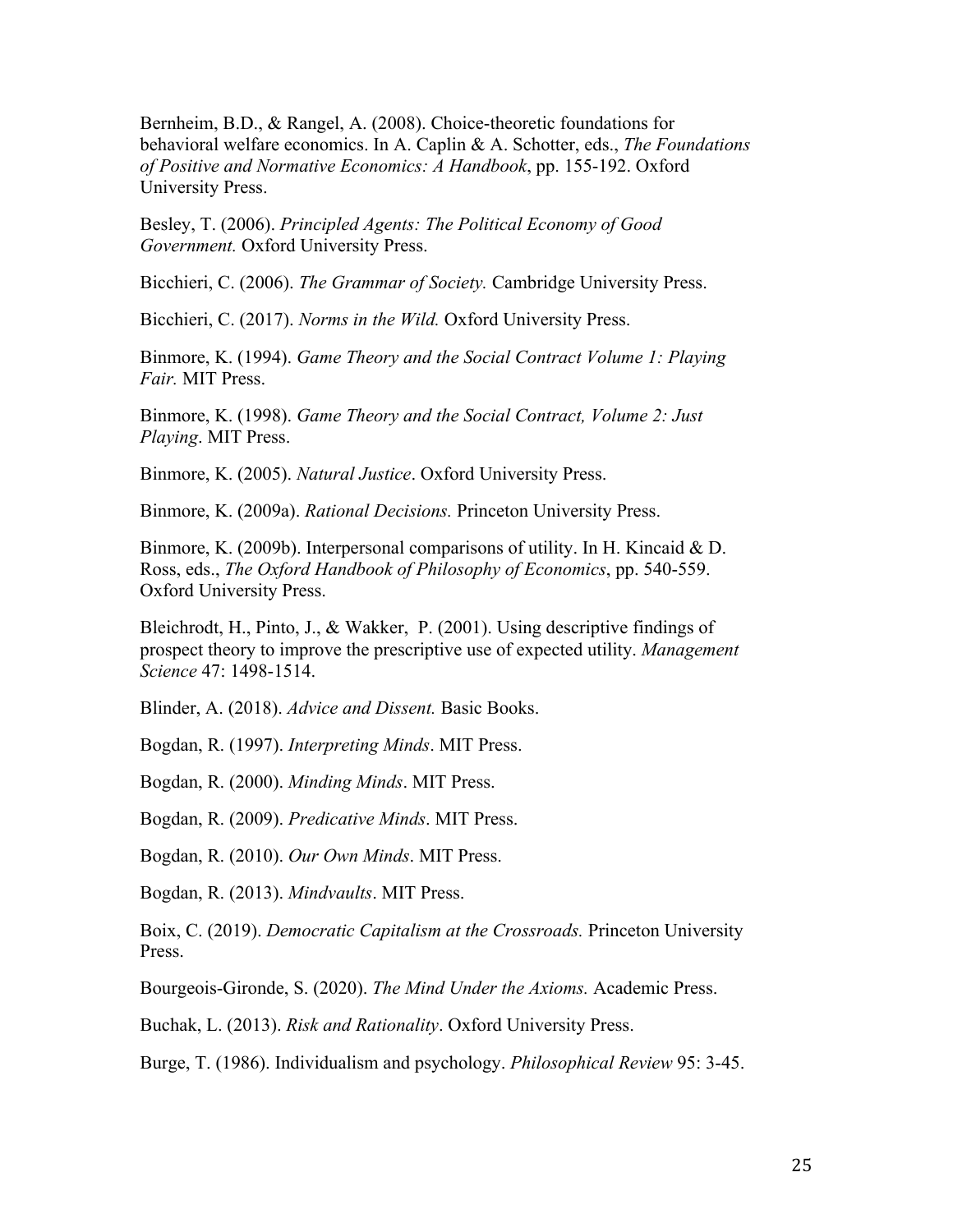Camerer, C., Loewenstein, G., & Prelec, D. (2005). Neuroeconomics: How neuroscience can inform economics. *Journal of Economic Literature* 43: 9-64.

Caplan, B. (2007). *The Myth of the Rational Voter*. Princeton University Press.

Chater, N. (2018). *The Mind is Flat.* Allen Lane.

Clark, A. (1997). *Being There.* MIT Press.

Colander, D., & Su, H.-C. (2018). *How Economics Should Be Done*. Edward Elgar.

Dasgupta, P. (2009). Facts and values in modern economics. In H. Kincaid & D. Ross, eds., *The Oxford Handbook of Philosophy of Economics*, pp. 580-640. Oxford University Press.

Dennett, D. (1987). *The Intentional Stance*. MIT Press.

Dennett, D. (1991a). Real patterns. *Journal of Philosophy* 88: 27-51.

Dennett, D. (1991b). *Consciousness Explained*. Little, Brown.

Dennett, D. (1991c). Two contrasts: folk craft versus folk science, and belief versus opinion. In J. Greenwood, ed., *The Future of Folk Psychology*, pp. 135-175. Cambridge University Press.

Dowding, K., & Taylor, B. (2019). *Economic Perspectives on Government.*  Palgrave Macmillan.

Duflo, E. (2017). The economist as plumber. *American Economic Review,* 107: 1- 26.

Eklund, M. (2017). *Choosing Normative Concepts.* Oxford University Press.

Fodor, J. (1978). Propositional attitudes. *The Monist* 61: 501-524.

Frydman, R., & Goldberg, M. (2007). *Imperfect Knowledge Economics: Exchange Rates and Risk.* Princeton University Press.

Frydman, R., & Goldberg, M. (2011). *Beyond Mechanical Markets*. Princeton University Press.

Gibbard, A. (1990). *Wise Choices, Apt Feelings.* Harvard University Press.

Gul, F., & Pesendorfer, W (2001). Temptation and self-control. *Econometrica* 69: 1403-1435.

Gul, F., & Pesendorfer, W. (2008). The case for mindless economics. In A. Caplin & A. Schotter, eds., *The Foundations of Positive and Normative Economics: A Handbook*, pp. 3-39. Oxford University Press.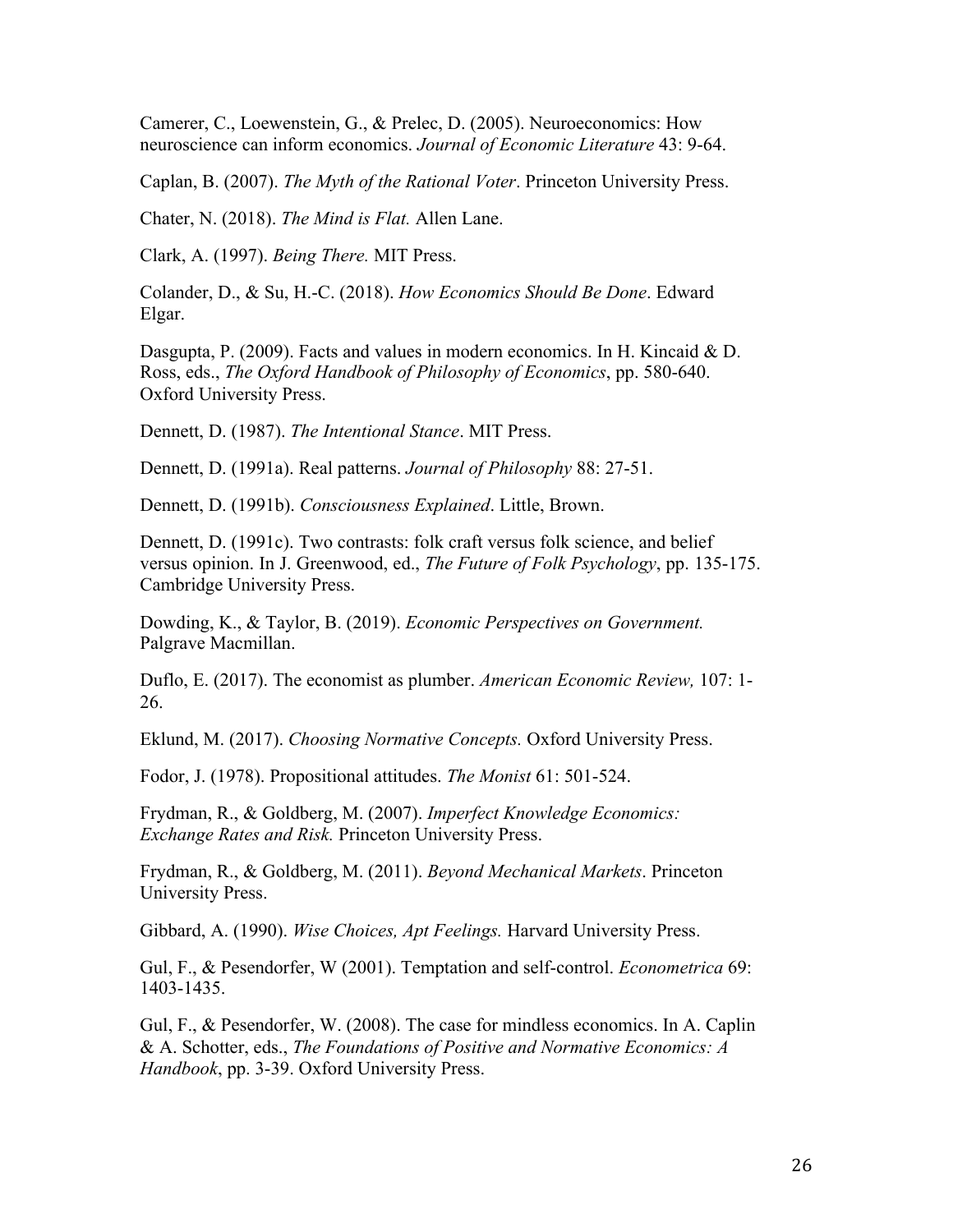Hands, W. (2013). Foundations of contemporary revealed preference theory. *Erkenntnis* 78: 1081-1108.

Harrison, G., & Ng, J.-M. (2016). Evaluating the expected welfare gain from insurance. *Journal of Risk and Insurance* 83: 91-120.

Harrison, G., & Ross, D. (2018). Varieties of paternalism and the heterogeneity of utility structures. *Journal of Economic Methodology* 25: 42-67.

Harrison, G., & Rutström, E. (2008). Risk aversion in the laboratory. In J. Cox & G. Harrison, eds., *Risk Aversion in Experiments*, pp. 41-196. Emerald.

Hausman, D. (1992). *The Inexact and Separate Science of Economics.* Cambridge University Press.

Hausman, D. (1995). Rational choice and social theory: A comment. *Journal of Philosophy* 92: 96-102.

Hausman, D. (2000). Revealed preference, belief, and game theory. *Economics and Philosophy* 16: 99-115.

Hausman, D. (2008). Mindless or mindful economics: A methodological evaluation. In A. Caplin & A. Schotter, eds., *The Foundations of Positive and Normative Economics: A Handbook*, pp. 125-151. Oxford University Press.

Hausman, D. (2012). *Preferences, Value, Choice, and Welfare.* Cambridge University Press.

Herrmann-Pillath, C., & Boldyrev, I. (2014). *Hegel, Institutions, and Economics.*  Routledge.

Hoover, K. (2009). Microfoundations and the ontology of macroeconomics. In H. Kincaid & D. Ross, eds, *The Oxford Handbook of Philosophy of Economics*, pp. 386-409. Oxford University Press.

Infante, G., Lecouteux, G., & Sugden, R. (2016). Preference purification and the inner rational agent: A critique of the conventional wisdom of behavioural welfare economics. *Journal of Economic Methodology* 23: 1-25.

Kahneman, D., & Tversky, A. (1979). Prospect theory: An analysis of decision under risk. *Econometrica* 47: 263-292.

Keynes, J.M. (1936). Economic possibilities for our grand-children. Re-printed in Keynes, *Essays in Persuasion*, pp. 358-373. Norton (1963).

Ladyman, J., & Ross, D. (2007). *Every Thing Must Go: Metaphysics Naturalised.*  Oxford University Press.

McClamrock, R. (1995). *Existential Cognition.* University of Chicago Press.

Meikle, S. (1995). *Aristotle's Economic Thought.* Oxford University Press.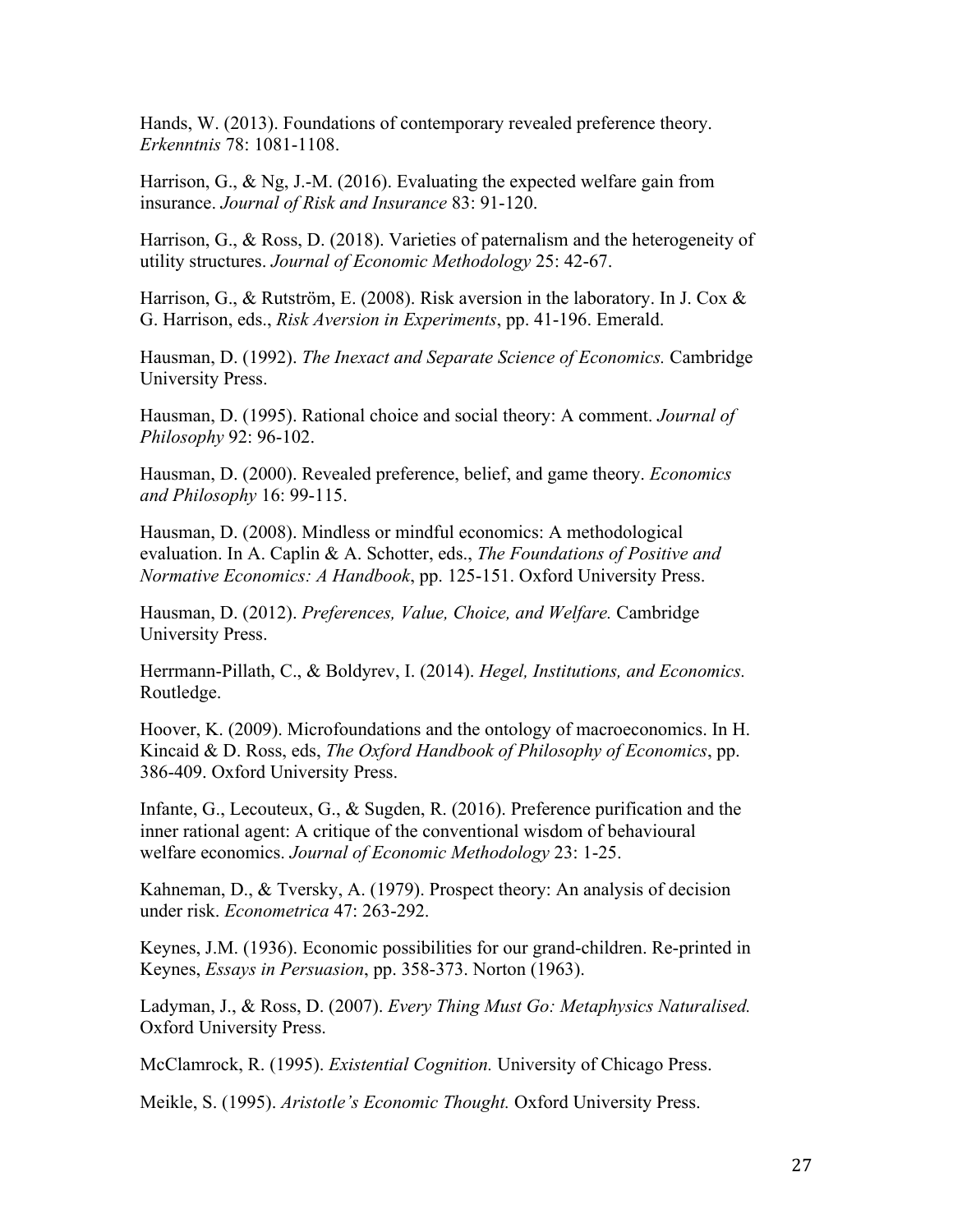Nichols, S., & Stich, S. (2003). *Mindreading*. Oxford University Press.

Nichols, T. (2017). *The Death of Expertise*. Oxford University Press.

Nussbaum, M. (1997). *Cultivating Humanity.* Cambridge University Press.

Nussbaum, M. (2000). The costs of tragedy: Some moral limits of cost-benefit analysis. *Journal of Legal Studies* 29: 1005-1036.

Pennesi, D. (2021). Intertemporal discrete choice. *Journal of Economic Behavior and Organization* 186: 690-706.

Prelec, D. (1998). The probability weighting function. *Econometrica* 66: 95-113.

Putnam, H. (1975). *Mind, Language, and Reality.* Cambridge University Press.

Quiggin, J. (1982). A theory of anticipated utility. *Journal of Economic Behavior and Organization* 3: 323–343.

Quiggin, J. (1993). *Generalized Expected Utility Theory. The Rank-Dependent Model*. Boston: Kluwer.

Ravallion, M. (1992). Poverty comparisons: a guide to concepts and methods. World Bank Living Standards Measurement Study Working Paper 88.

Ross, D. (2000). Rainforest realism: A Dennettian theory of existence. In D. Ross, A. Brook, & D. Thompson, eds., *Dennett's Philosophy: A Comprehensive Assessment*, pp. 147-168. MIT Press.

Ross, D. (2005). *Economic Theory and Cognitive Science: Microexplanation.*  **MIT Press.** 

Ross, D. (2008). Ontic structural realism and economics. *Philosophy of Science*  75: 732-743.

Ross, D. (2011). Estranged parents and a schizophrenic child: Choice in economics, psychology, and neuroscience. *Journal of Economic Methodology* 18: 217-231.

Ross, D. (2012). The economic agent: not human, but important. In U. Mäki, ed., *Handbook of the Philosophy of Science, v. 13: Economics*, pp. 691-735*.* London: **Elsevier** 

Ross, D. (2014). *Philosophy of Economics*. Palgrave Macmillan.

Ross, D., & Stirling, W. (2021). Economics, social neuroscience, and mindshaping. In J. Herbecke & C. Herrmann-Pillath, eds., *Social Neuroeconomics*, pp. 174-201*.* Routledge.

Ross, D., Stirling, W., & Tummolini, L. (2021). Strategic theory of norms for empirical applications in political science and political economy. In H. Kincaid  $\&$